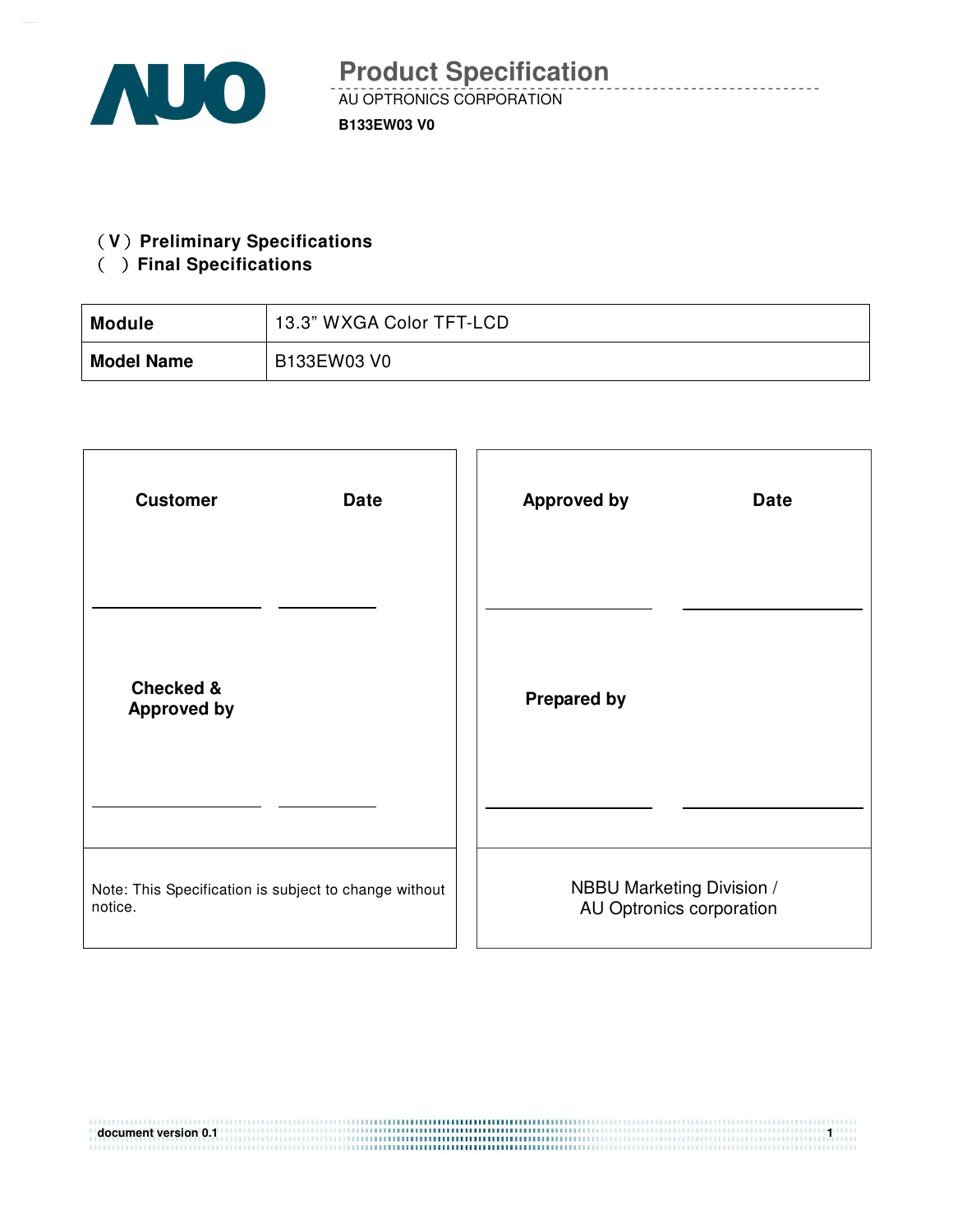

AU OPTRONICS CORPORATION

**B133EW03 V0** 

# **Contents Record of Revision**

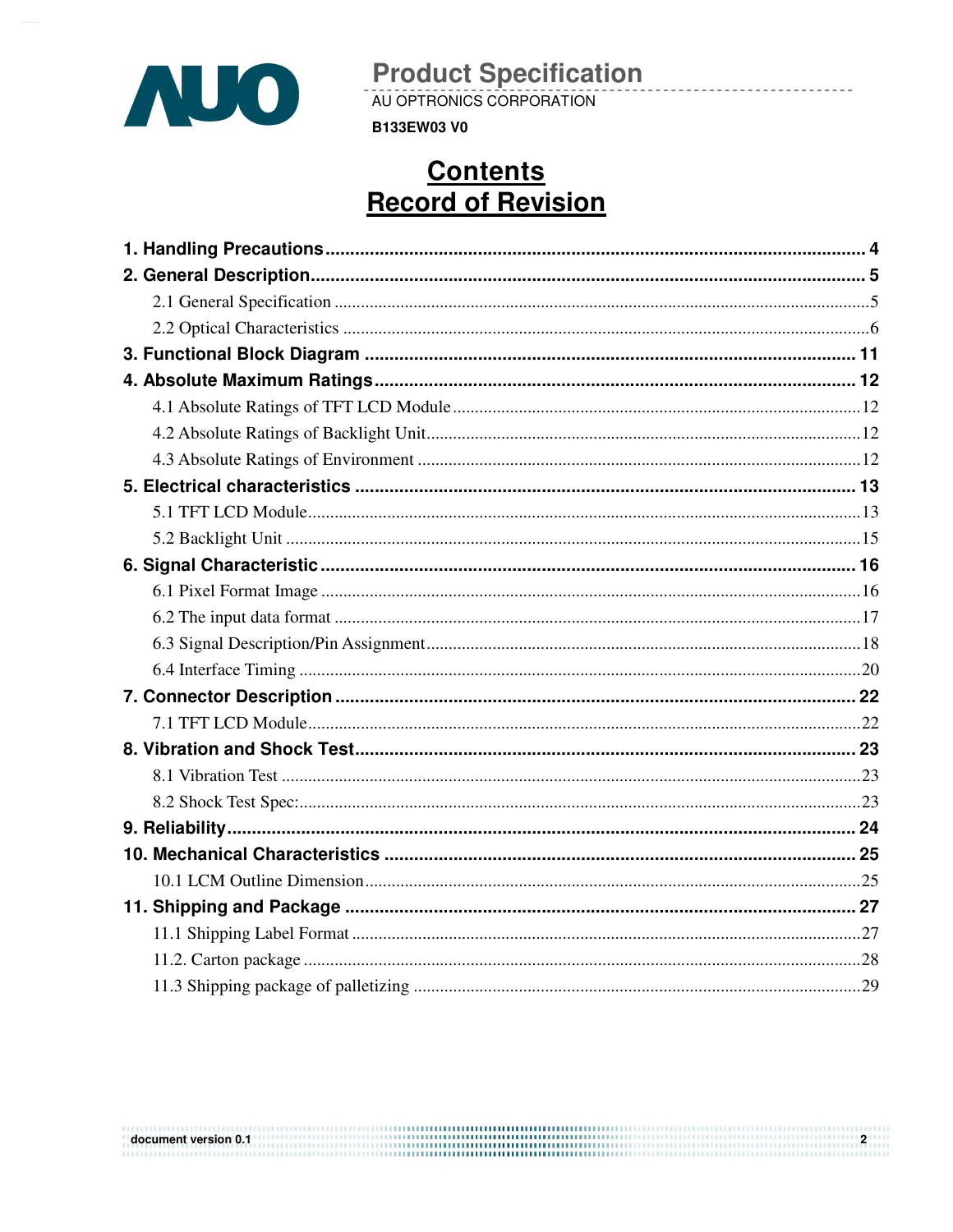

AU OPTRONICS CORPORATION

**B133EW03 V0**

| Version and Date   Page |      | Old description                   | <b>New Description</b> | <b>Remark</b> |
|-------------------------|------|-----------------------------------|------------------------|---------------|
| 0.12007/06/25           | IAII | <b>First Edition for Customer</b> |                        |               |
|                         |      |                                   |                        |               |
|                         |      |                                   |                        |               |
|                         |      |                                   |                        |               |

| document version 0.1 |  |
|----------------------|--|
|                      |  |
|                      |  |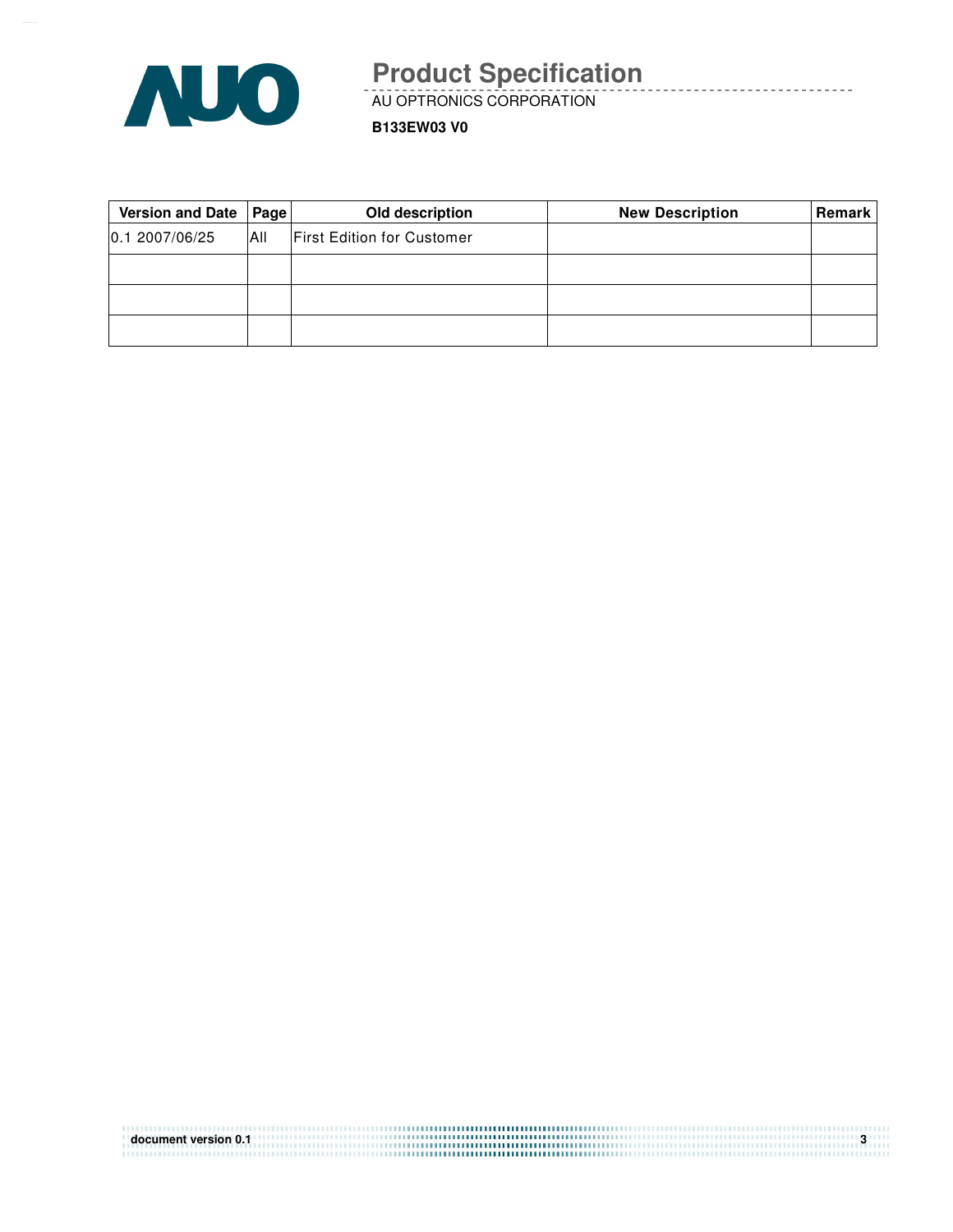

# **1. Handling Precautions**

- 1) Since front polarizer is easily damaged, pay attention not to scratch it.
- 2) Be sure to turn off power supply when inserting or disconnecting from input connector.
- 3) Wipe off water drop immediately. Long contact with water may cause discoloration or spots.
- 4) When the panel surface is soiled, wipe it with absorbent cotton or other soft cloth.
- 5) Since the panel is made of glass, it may break or crack if dropped or bumped on hard surface.
- 6) Since CMOS LSI is used in this module, take care of static electricity and insure human earth when handling.
- 7) Do not open nor modify the Module Assembly.
- 8) Do not press the reflector sheet at the back of the module to any directions.
- 9) At the insertion or removal of the Signal Interface Connector, be sure not to rotate nor tilt the Interface Connector of the TFT Module.
- 10) After installation of the TFT Module into an enclosure (Notebook PC Bezel, for example), do not twist nor bend the TFT Module even momentary. At designing the enclosure, it should be taken into consideration that no bending/twisting forces are applied to the TFT Module from outside. Otherwise the TFT Module may be damaged.
- 11) Small amount of materials having no flammability grade is used in the LCD module. The LCD module should be supplied by power complied with requirements of Limited Power Source (, IEC60950 or UL1950), or be applied exemption.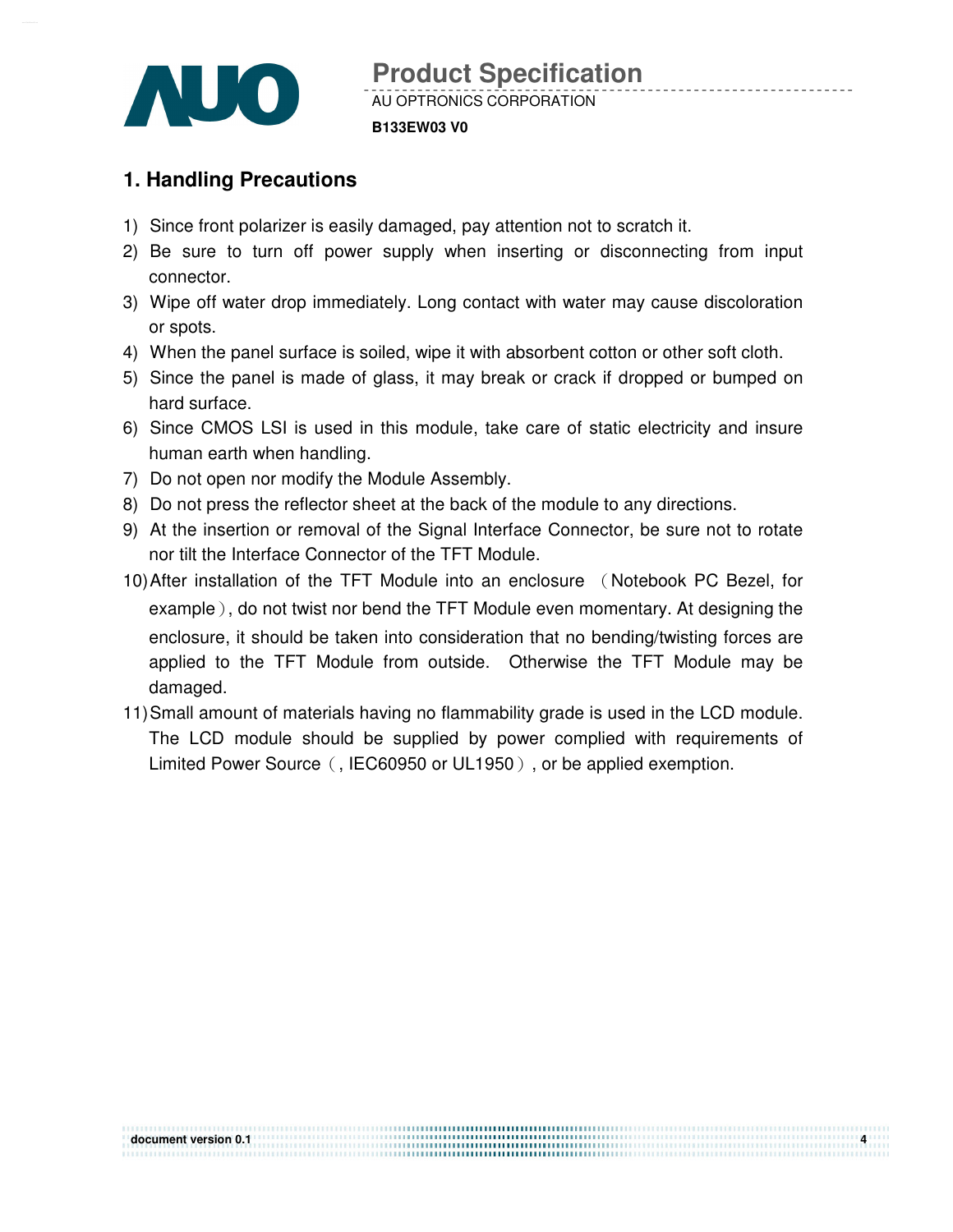

AU OPTRONICS CORPORATION

### **B133EW03 V0**

## **2. General Description**

B133EW03 V0 is a Color Active Matrix Liquid Crystal Display composed of a TFT LCD panel, a driver circuit, and backlight system. The screen format is intended to support the WXGA  $(1280(H) \times 800(V))$  screen and 262k colors (RGB 6-bits data driver). All input signals are LVDS interface compatible. Inverter of backlight is not included.

B133EW03 V0 is designed for a display unit of notebook style personal computer and industrial machine.

## **2.1 General Specification**

The following items are characteristics summary on the table at 25  $°C$  condition:

| <b>Items</b>                | <b>Unit</b>             | <b>Specifications</b>                                 |
|-----------------------------|-------------------------|-------------------------------------------------------|
| Screen Diagonal             | [mm]                    | 337.8 (13.3 W")                                       |
| <b>Active Area</b>          | [mm]                    | $286.08$ (H) x 178.8 (V)                              |
| Pixels H x V                |                         | 1280x3 (RGB) x 800                                    |
| <b>Pixel Pitch</b>          | [mm]                    | 0.2235 x 0.2235                                       |
| <b>Pixel Arrangement</b>    |                         | R.G.B. Vertical Stripe                                |
| Display Mode                |                         | Normally White                                        |
| <b>White Luminance</b>      | [ $cd/m2$ ]             | 330Typ. (5 points average)                            |
| $(ILED=16.0mA)$             |                         | 270 Min. (5 points average)                           |
| <b>Luminance Uniformity</b> |                         | 1.8 max. $(5 \text{ points})$                         |
| <b>Contrast Ratio</b>       |                         | 500:1 Typ., 300:1 Min.                                |
| <b>Backlight Mode</b>       |                         | LED (X54)                                             |
| Optical Rise Time/Fall Time | [msec]                  | 16 Typ., 25 Max.                                      |
| Nominal Input Voltage VDD   | [Volt]                  | $+3.3$ Typ.                                           |
| <b>Power Consumption</b>    | [Watt]                  | Logic 0.7W; BLU 3.5W(max)                             |
| Weight                      | [Grams]                 | 210 g Typ., 225g Max.                                 |
| <b>Physical Size</b>        | [mm]                    | 297.15 (W) x 203.15 (H) x 2.7 (T) Typ.                |
| <b>Electrical Interface</b> |                         | R/G/B Data, 3 Sync, Signals, Clock (4 pairs)<br>LVDS) |
| <b>Surface Treatment</b>    |                         | Hard coating 3H, Glare type,                          |
| <b>Support Color</b>        |                         | 262K colors (RGB 6-bit)                               |
| Temperature Range           |                         |                                                       |
| Operating                   | $\mathsf{I}^{\circ}$ Cl | 0 to $+50$                                            |
| Storage (Non-Operating)     | $\overline{C}^{\circ}$  | $-20$ to $+60$                                        |
| <b>RoHS Compliance</b>      |                         | RoHS Compliance                                       |

**document version 0.1**  $\frac{5}{2}$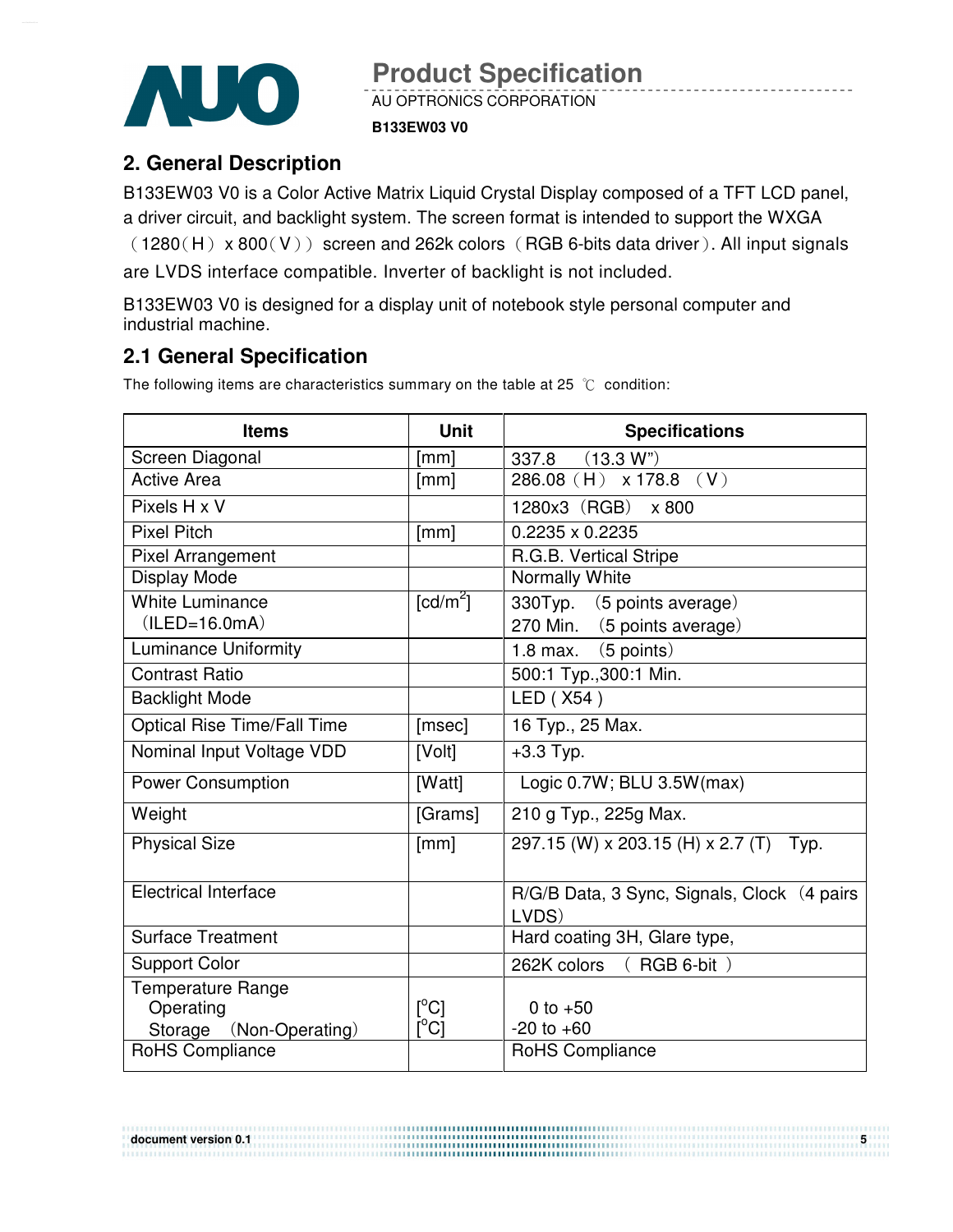

AU OPTRONICS CORPORATION

**B133EW03 V0**

### **2.2 Optical Characteristics**

The optical characteristics are measured under stable conditions at 25 $\degree$  ( Room Temperature ):

| Item                                | <b>Unit</b>  | <b>Conditions</b>  |           | Min.  | Typ.  | Max.  | <b>Note</b>    |
|-------------------------------------|--------------|--------------------|-----------|-------|-------|-------|----------------|
| <b>White Luminance</b><br>$IF=20mA$ | [ $cd/m^2$ ] | 5 points average   |           | 270   | 330   |       | 1, 4, 5.       |
|                                     | [degree]     | Horizontal         | (Right)   | 60    | 75    |       | 9              |
| <b>Viewing Angle</b>                | [degree]     | $CR = 10$          | (Left)    | 60    | 75    |       |                |
| (6 O'clock direction)               | [degree]     | Vertical           | (Upper)   | 55    | 65    |       |                |
|                                     | [degree]     | $CR = 10$          | (Lower)   | 50    | 60    |       |                |
| <b>Luminance Uniformity</b>         |              | 5 Points           |           |       |       | 1.25  | 1              |
| <b>Luminance Uniformity</b>         |              | 13 Points          |           |       |       | 1.80  | $\overline{c}$ |
| <b>CR: Contrast Ratio</b>           |              |                    |           | 300   | 500   |       | 6              |
| Cross talk                          | $\%$         |                    |           |       |       | 1.4   | $\overline{7}$ |
|                                     | [msec]       | Rising             |           | ä,    | 5     | 10    | 8              |
| <b>Response Time</b>                | [msec]       | Falling            |           |       | 11    | 15    |                |
|                                     | [msec]       | $Rising + Falling$ |           |       | 16    | 25    |                |
| Color/Chromaticity-- Panel          |              | White x            |           | 0.283 | 0.313 | 0.343 |                |
| Coordinates (CIE 1391)              |              | White y            |           | 0.299 | 0.329 | 0.359 |                |
| Color / Chromaticity-- LED          |              |                    | <b>Rx</b> | 0.570 | 0.600 | 0.630 |                |
| Coordinates (CIE 1391)              |              |                    | Ry        | 0.315 | 0.345 | 0.375 |                |
|                                     |              | Gx                 |           | 0.290 | 0.320 | 0.350 |                |
|                                     |              | Gy                 |           | 0.525 | 0.555 | 0.580 |                |
|                                     |              | <b>Bx</b>          |           | 0.120 | 0.150 | 0.180 |                |
|                                     |              | By                 |           | 0.090 | 0.120 | 0.150 |                |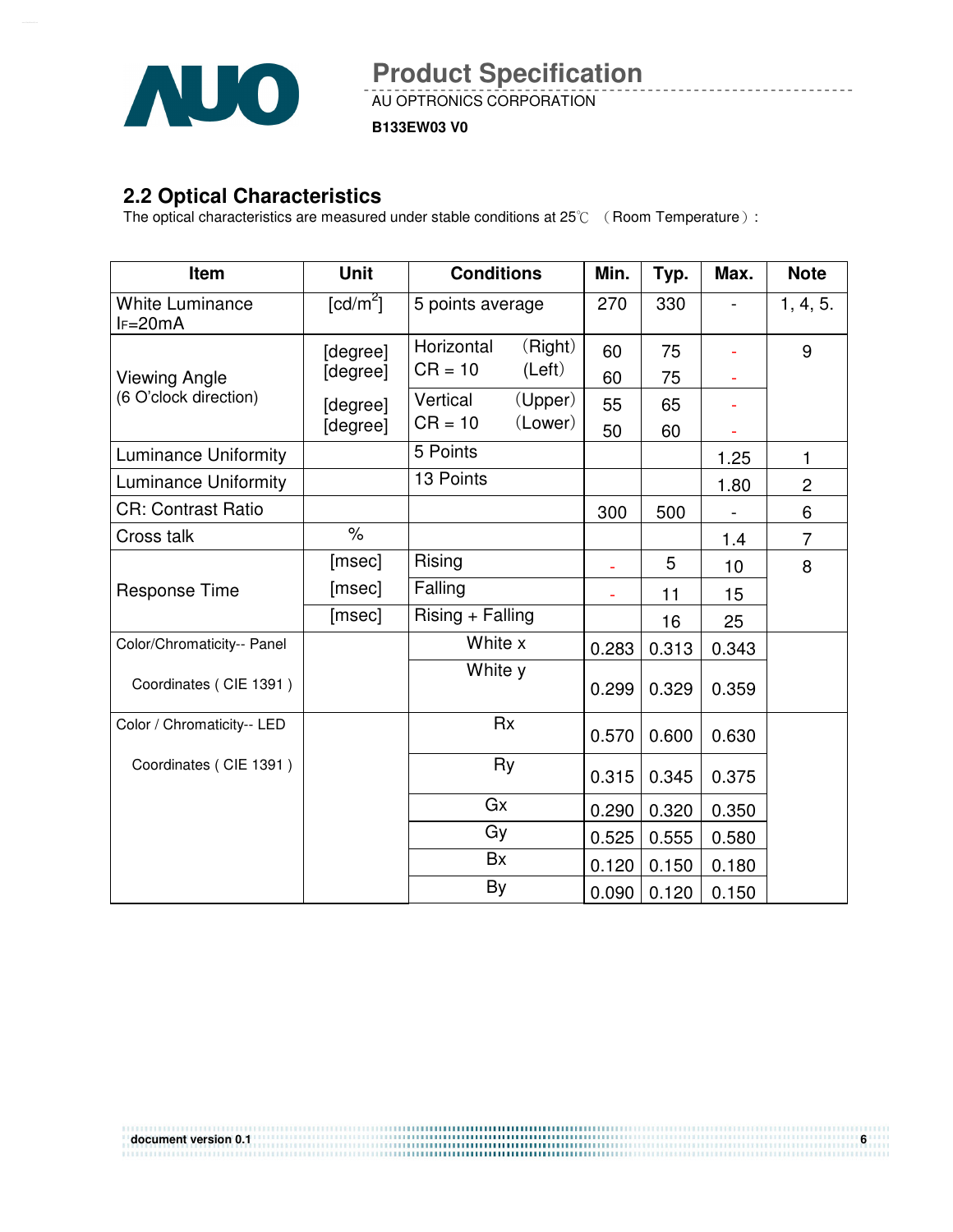

AU OPTRONICS CORPORATION

#### **B133EW03 V0**



Note 2: 13 points position



Note 3: The luminance uniformity of 5 and 13 points is defined by dividing the maximum luminance values by the minimum test point luminance

|                          | Maximum Brightness of five points     |
|--------------------------|---------------------------------------|
| $\delta$ w <sub>5</sub>  | Minimum Brightness of five<br>points  |
| $\delta$ W <sub>13</sub> | Maximum Brightness of thirteen points |
|                          | Minimum Brightness of thirteen points |

| document version 0.1 | $\mathbf{z}$ |
|----------------------|--------------|
|                      |              |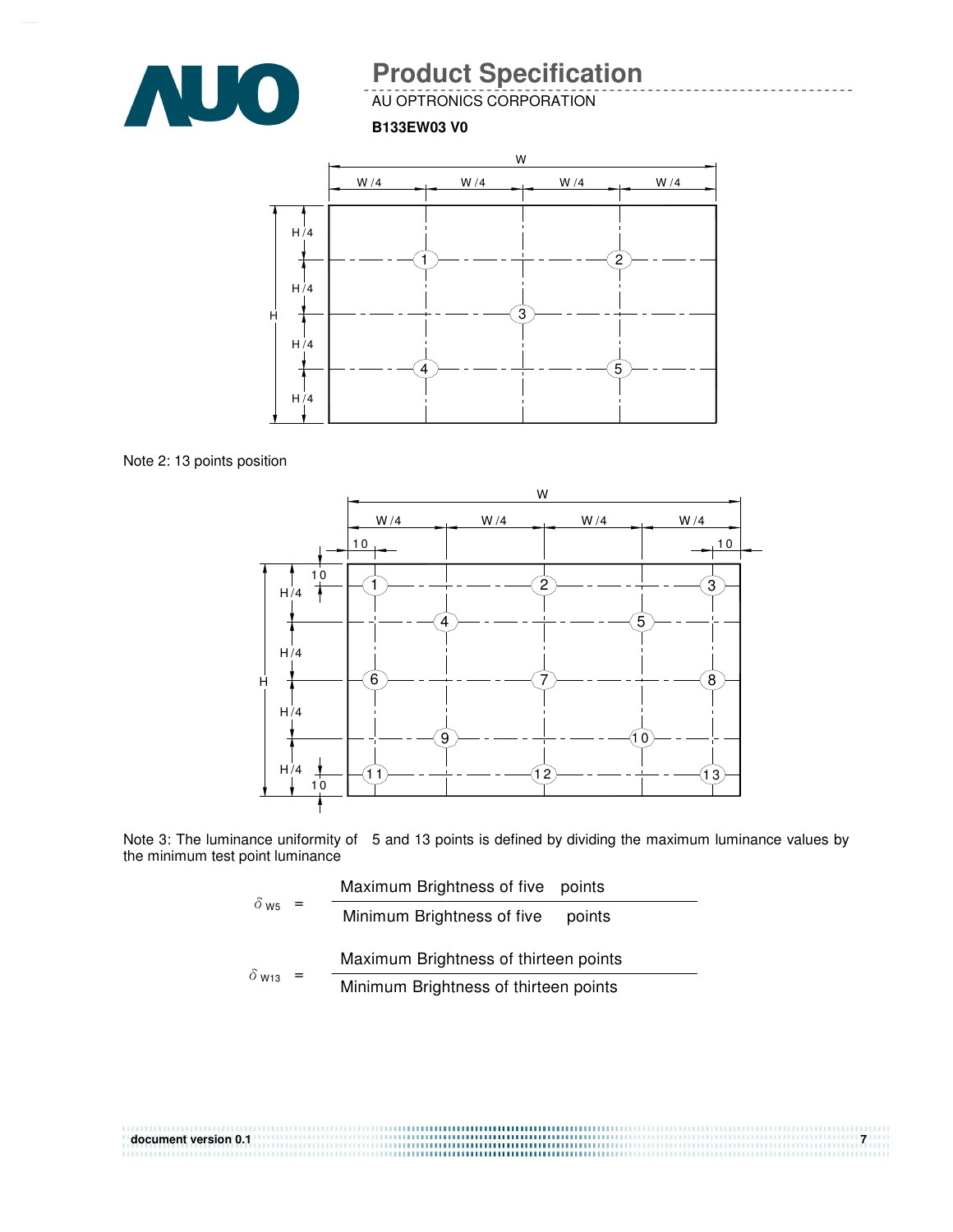

#### Note 4: Measurement method

The LCD module should be stabilized at given temperature for 30 minutes to avoid abrupt temperature change during measuring. In order to stabilize the luminance, the measurement should be executed after lighting Backlight for 30 minutes in a stable, windless and dark room.



Center of the screen

Note 5: Definition of Average Luminance of White  $(Y_L)$ :

Measure the luminance of gray level 63 at 5 points  $Y_L = [L (1) + L (2) + L (3) + L (4) + L (5)]/5$ L  $(x)$  is corresponding to the luminance of the point X at Figure in Note  $(1)$ .

Note  $6:$  Definition of contrast ratio:

Contrast ratio is calculated with the following formula.

Contrast ratio  $(CR)$ =  $\frac{Brightness on the "White" state}$ Brightness on the "Black" state

| document version 0.1 |  |
|----------------------|--|
|                      |  |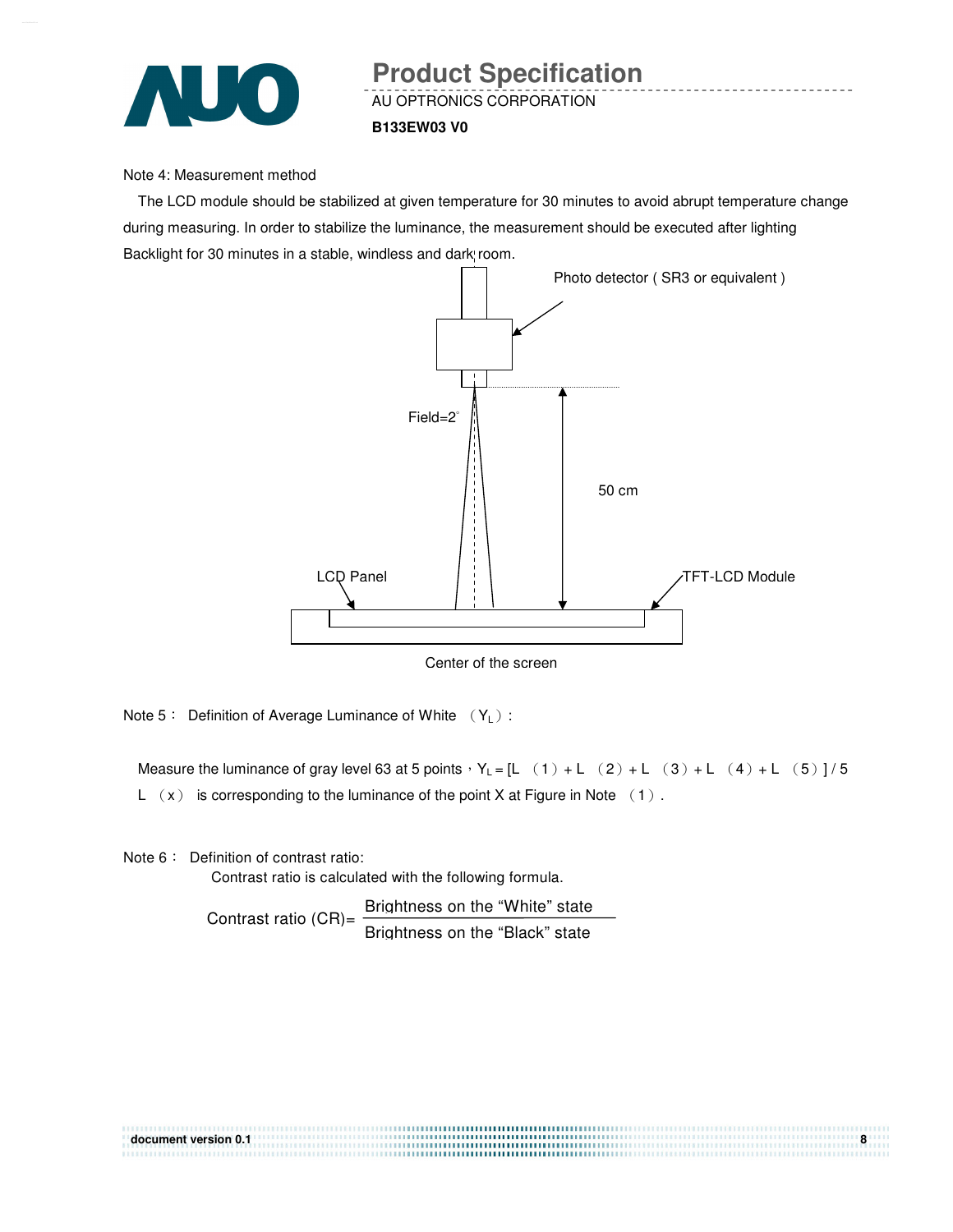

```
Note 7: Definition of Cross Talk (CT)
CT = |Y_B - Y_A| / Y_A \times 100 (%)
```
#### **Where**

 $Y_A$  = Luminance of measured location without gray level 0 pattern  $\left(\text{cd/m}_2\right)$ 

 $Y_B =$  Luminance of measured location with gray level 0 pattern  $(cd/m_2)$ 



Note 8: Definition of response time:

The output signals of BM-7 or equivalent are measured when the input signals are changed from "Black" to "White" (falling time) and from "White" to "Black" (rising time), respectively. The response time interval between the 10% and 90% of amplitudes. Refer to figure as below.

document version 0.1 **Billion 1.1 and 2.1 and 2.1 and 2.1 and 2.1 and 2.1 and 2.1 and 2.1 and 2.1 and 2.1 and 2.1 and 2.1 and 2.1 and 2.1 and 2.1 and 2.1 and 2.1 and 2.1 and 2.1 and 2.1 and 2.1 and 2.1 and 2.1 and 2.1 and** 

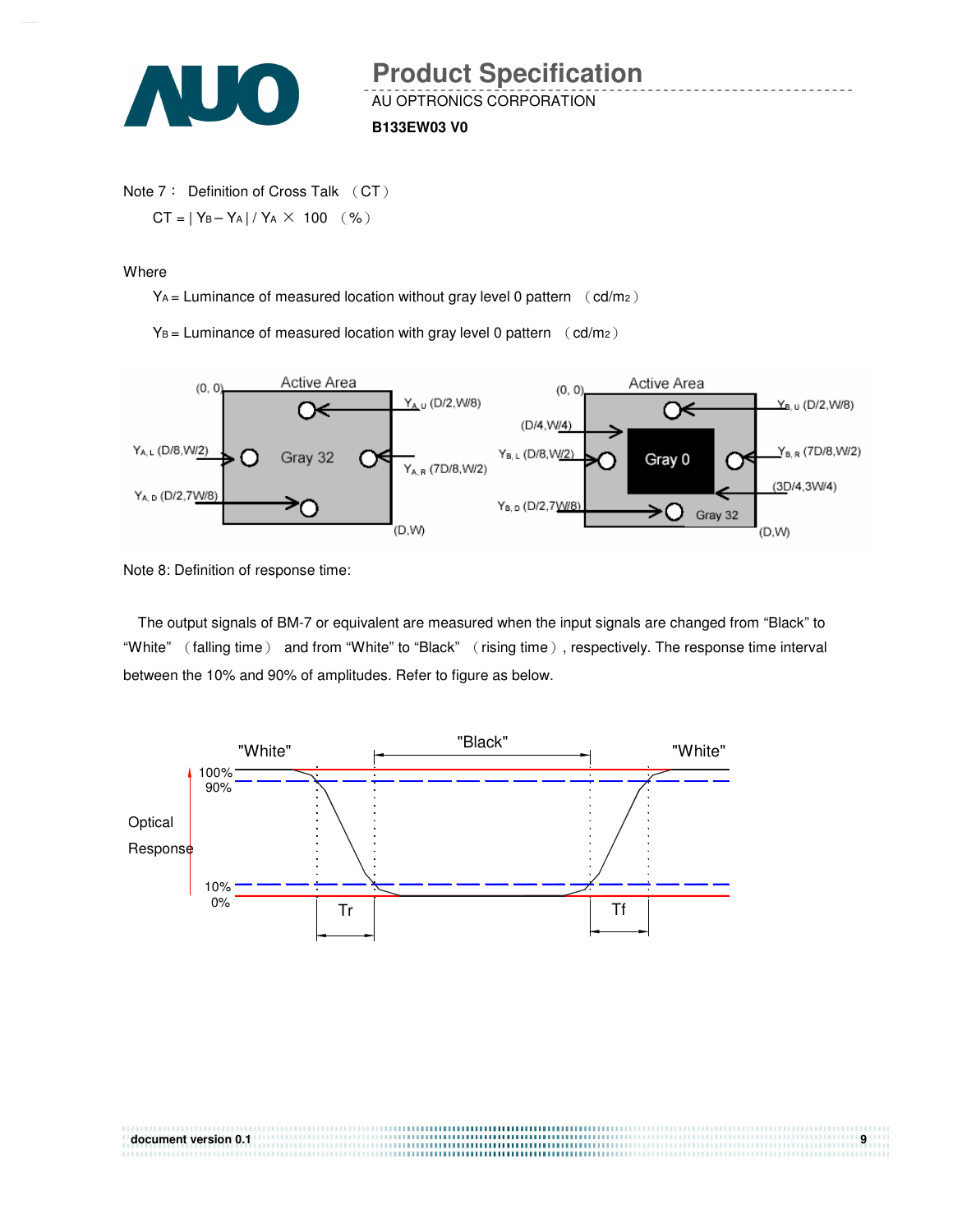

# AU OPTRONICS CORPORATION **B133EW03 V0 Product Specification**

Note 9. Definition of viewing angle

Viewing angle is the measurement of contrast ratio  $\geq$  10, at the screen center, over a 180° horizontal and 180° vertical range (off-normal viewing angles). The 180° viewing angle range is broken down as follows; 90°  $(\theta)$  horizontal left and right and 90°  $(\Phi)$  vertical, high  $(\text{up})$  and low  $(\text{down})$ . The measurement direction is typically perpendicular to the display surface with the screen rotated about its center to develop the desired measurement viewing angle.

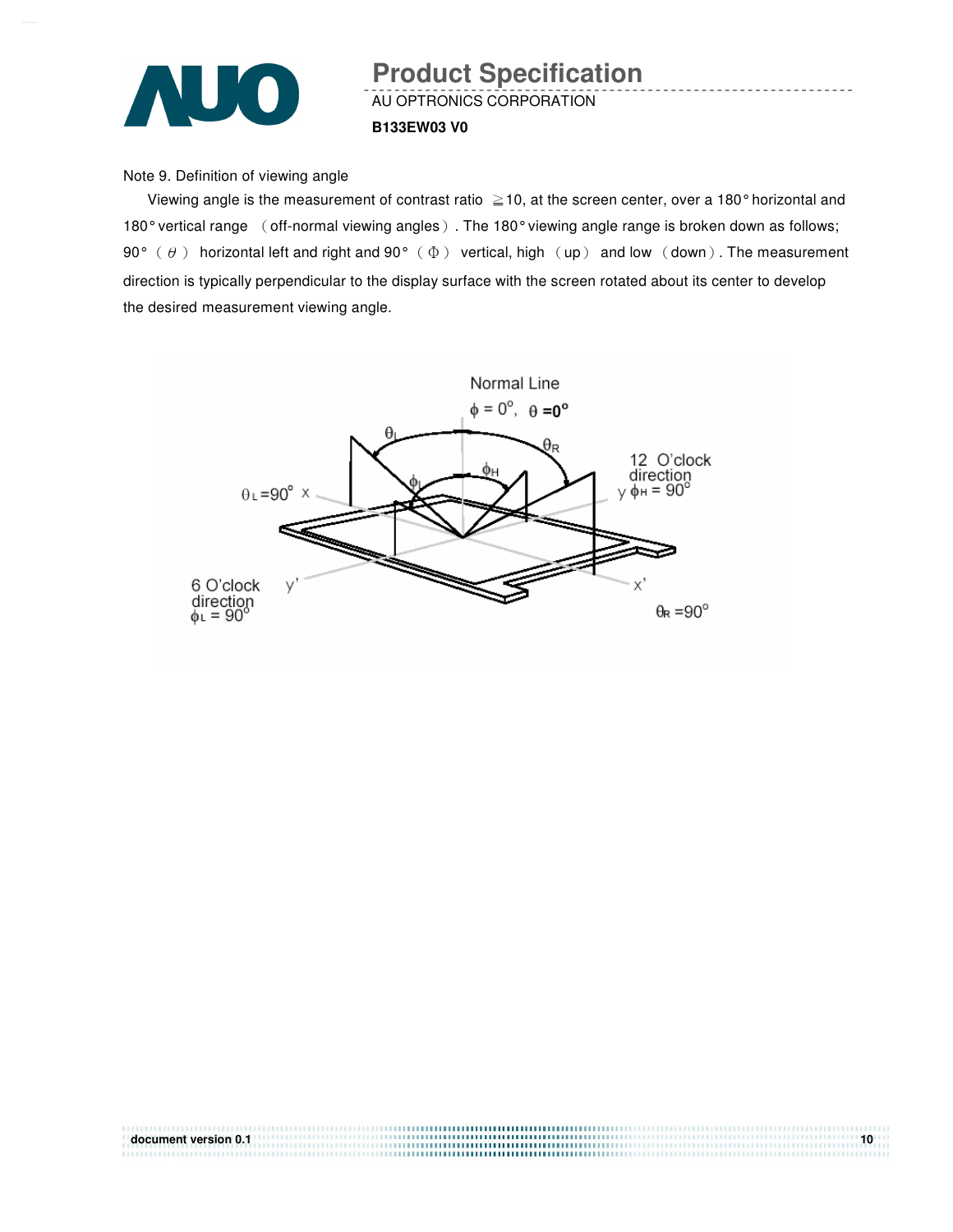

AU OPTRONICS CORPORATION

**B133EW03 V0**

## **3. Functional Block Diagram**

The following diagram shows the functional block of the 13.3 inches wide Color TFT/LCD Module:



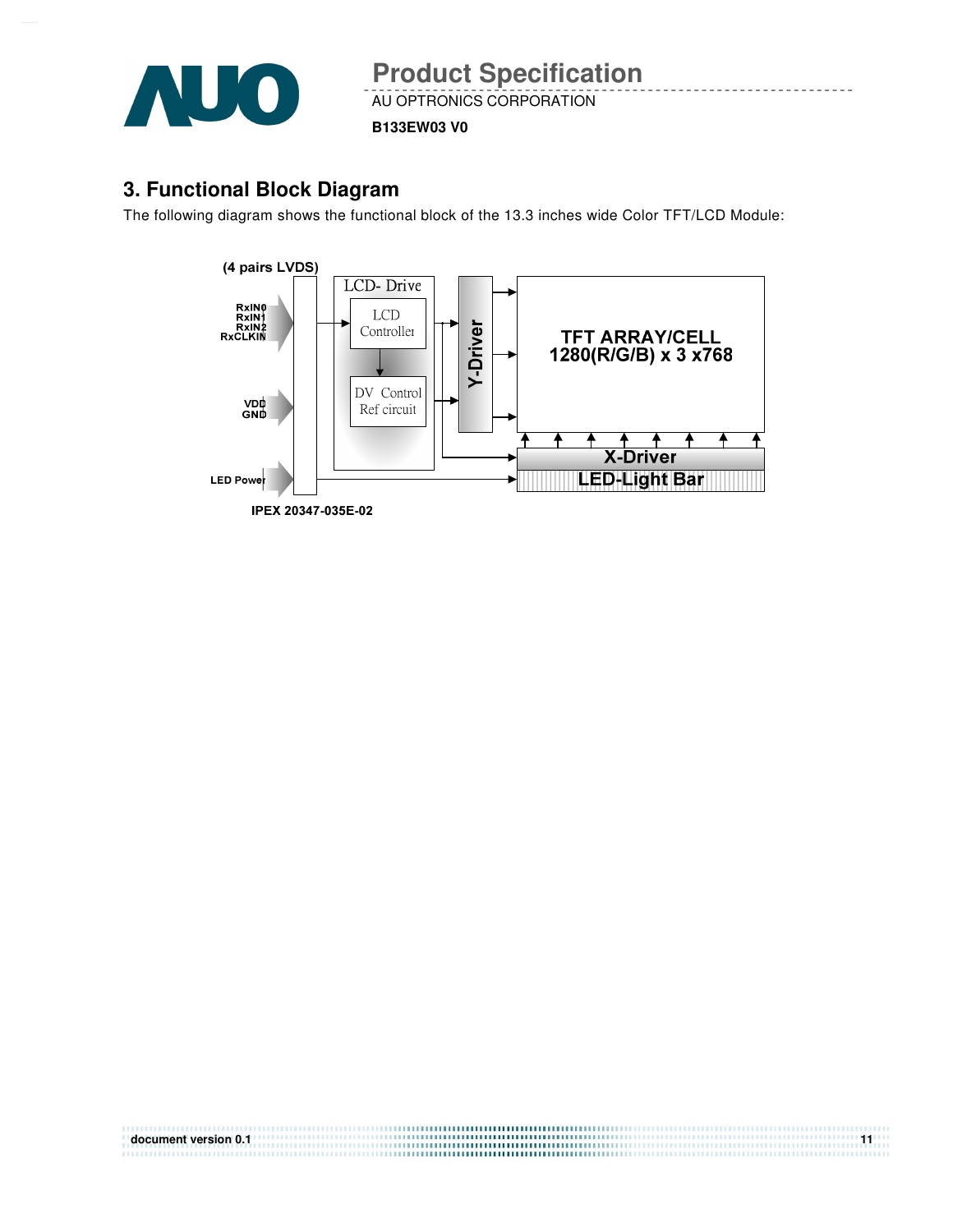

AU OPTRONICS CORPORATION

#### **B133EW03 V0**

### **4. Absolute Maximum Ratings**

Absolute maximum ratings of the module are as following:

### **4.1 Absolute Rating of TFT LCD Module**

| ltem                    | Svmbol | Min       | Max  | Unit   | Conditions |
|-------------------------|--------|-----------|------|--------|------------|
| Logic/LCD Drive Voltage | VDD    | ົ<br>⊸.∪- | +4.U | [Volt] | Note       |

## **4.2 Absolute Rating of Backlight Unit**

| ltem           | Svmbol | Min | Max | Unit | <b>Conditions</b> |
|----------------|--------|-----|-----|------|-------------------|
| ∟ED<br>Current | ILED   |     | 30  | [mA] | Note 1 C          |

### **4.3 Absolute Ratings of Environment**

| <b>Item</b>                  | Symbol     | Min | Max   | Unit                                    | <b>Conditions</b> |
|------------------------------|------------|-----|-------|-----------------------------------------|-------------------|
| <b>Operating Temperature</b> | TOP        |     | $+50$ | $\mathsf{I}^\circ\mathsf{C} \mathsf{I}$ | Note 3            |
| <b>Operation Humidity</b>    | <b>HOP</b> | 5   | 95    | [%RH]                                   | Note 3            |
| Storage Temperature          | TST        | -20 | $+65$ | $\mathsf{I}^\circ\mathsf{C} \mathsf{I}$ | Note 3            |
| <b>Storage Humidity</b>      | HST        | 5   | 95    | [%RH]                                   | Note 3            |

Note 1: At Ta  $(25^{\circ}\text{C})$ 

Note 2: Permanent damage to the device may occur if exceed maximum values

Note 3: For quality performance, please refer to AUO IIS (Incoming Inspection Standard).

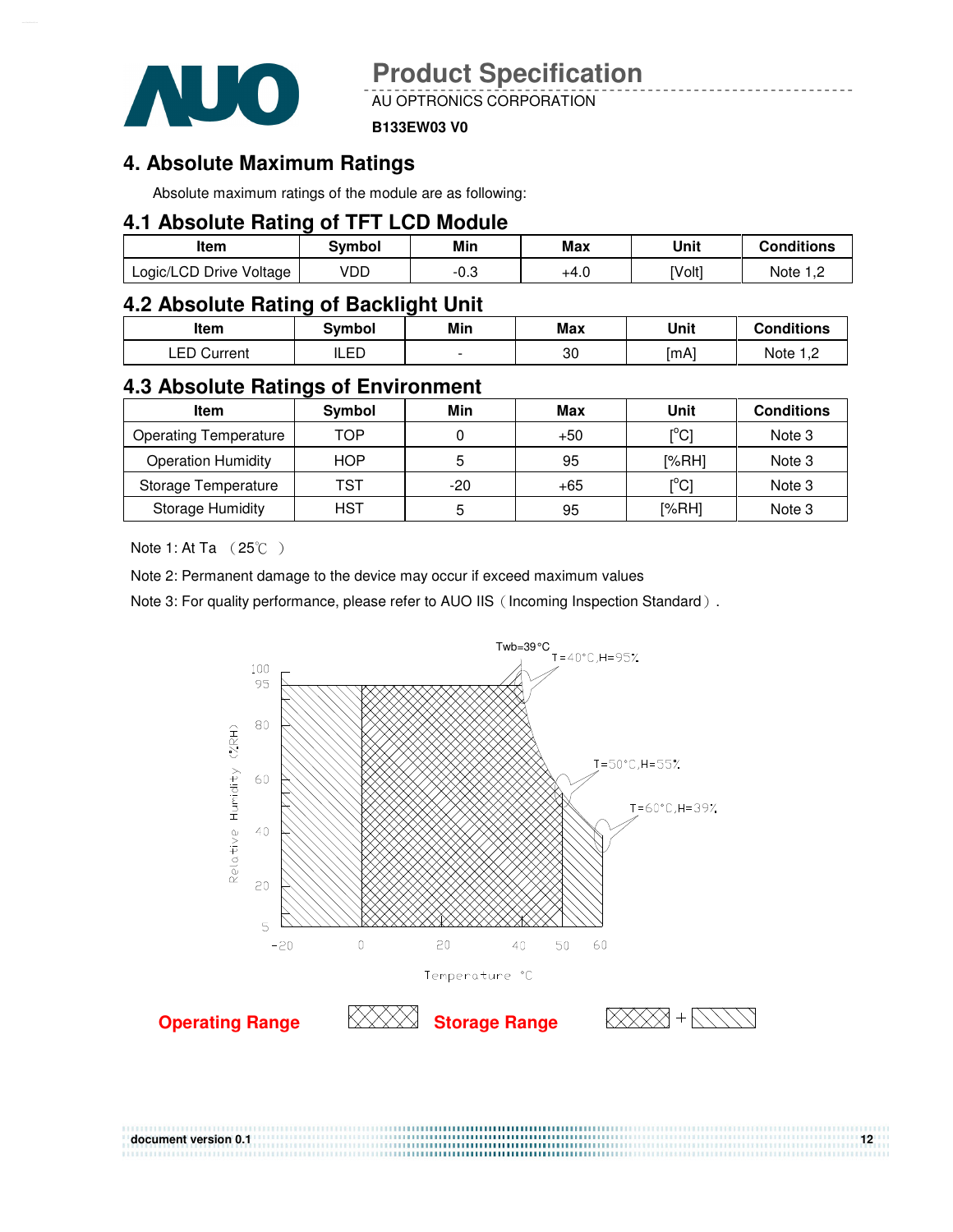

AU OPTRONICS CORPORATION

**B133EW03 V0**

## **5. Electrical characteristics**

### **5.1 TFT LCD Module**

### **5.1.1 Power Specification**

Input power specifications are as follows;

| <b>Symble</b> | <b>Parameter</b>                                      | Min | Typ  | <b>Max</b> | <b>Units</b> | <b>Note</b> |
|---------------|-------------------------------------------------------|-----|------|------------|--------------|-------------|
| <b>VDD</b>    | Logic/LCD Drive<br>Voltage                            | 3.0 | 3.3  | 3.6        | [Volt]       |             |
| <b>PDD</b>    | <b>VDD Power</b>                                      |     | 0.7  | 1.0        | [Watt]       | Note 1      |
| <b>IDD</b>    | <b>IDD Current</b>                                    |     | 270  | 330        | [mA]         | Note 1      |
| <b>IRush</b>  | <b>Inrush Current</b>                                 |     | 0.81 | 1.5        | [A]          | Note 2      |
| VDDrp         | Allowable<br>Logic/LCD Drive<br><b>Ripple Voltage</b> |     |      | 100        | [mV]<br>p-p  |             |

Note 1 : Maximum Measurement Condition : Mosaic

Note 2: Measure Condition





**Vin rising time** 

**document version 0.1** 13<sup>3</sup>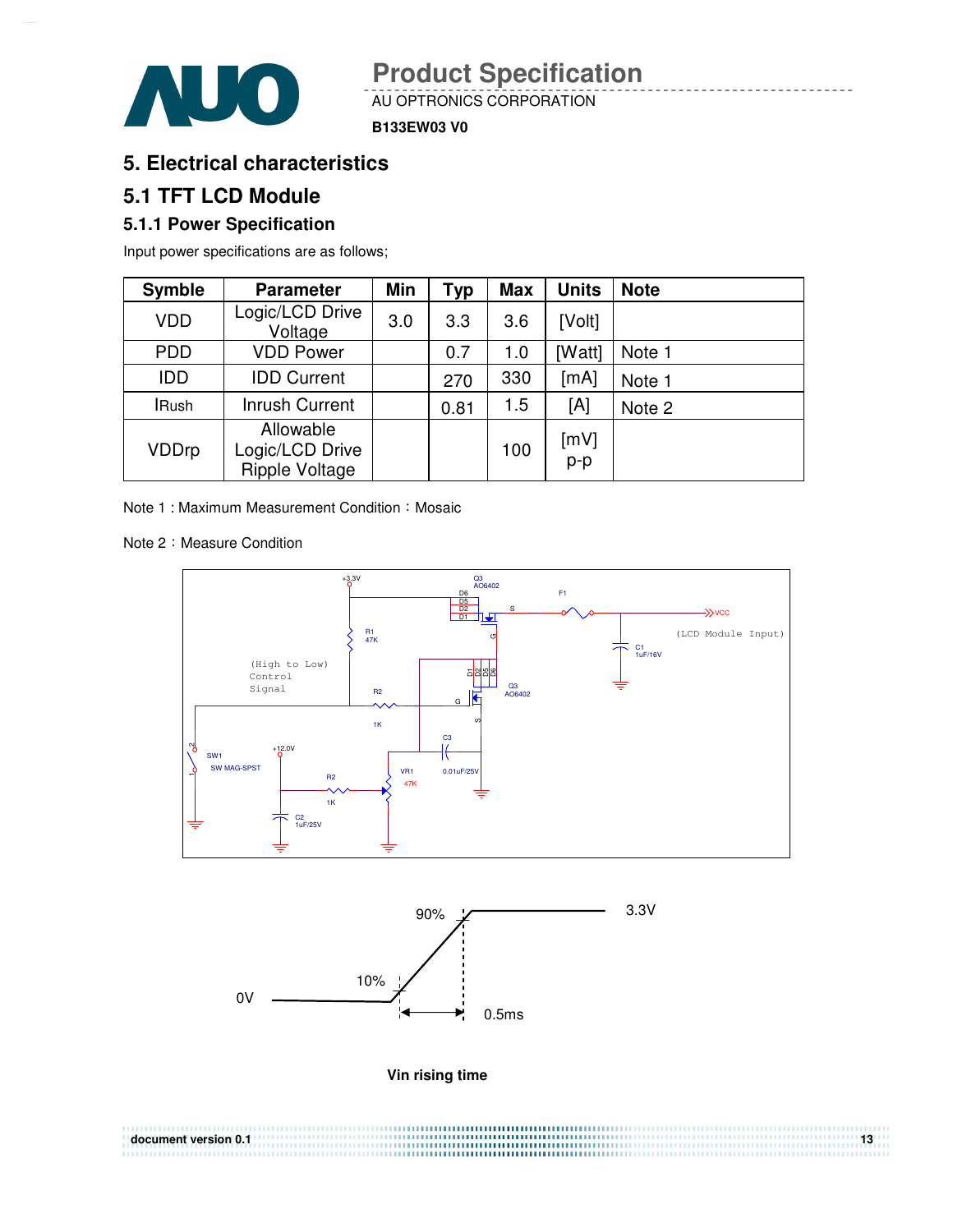

### **5.1.2 Signal Electrical Characteristics**

Input signals shall be low or High-impedance state when VDD is off.

Signal electrical characteristics are as follows;

| <b>Parameter</b> | <b>Condition</b>                                       | Min    | Max | Unit |
|------------------|--------------------------------------------------------|--------|-----|------|
| Vth              | Differential Input High<br>Threshold<br>$(Vcm=+1.2V)$  |        | 100 | [mV] |
| Vtl              | Differential Input Low<br>Threshold<br>$(Vcm = +1.2V)$ | $-100$ |     | [mV] |
| Vcm              | Differential Input<br>Common Mode Voltage              | 0.8    | 2.0 | [V]  |

Note: LVDS Differential Voltage

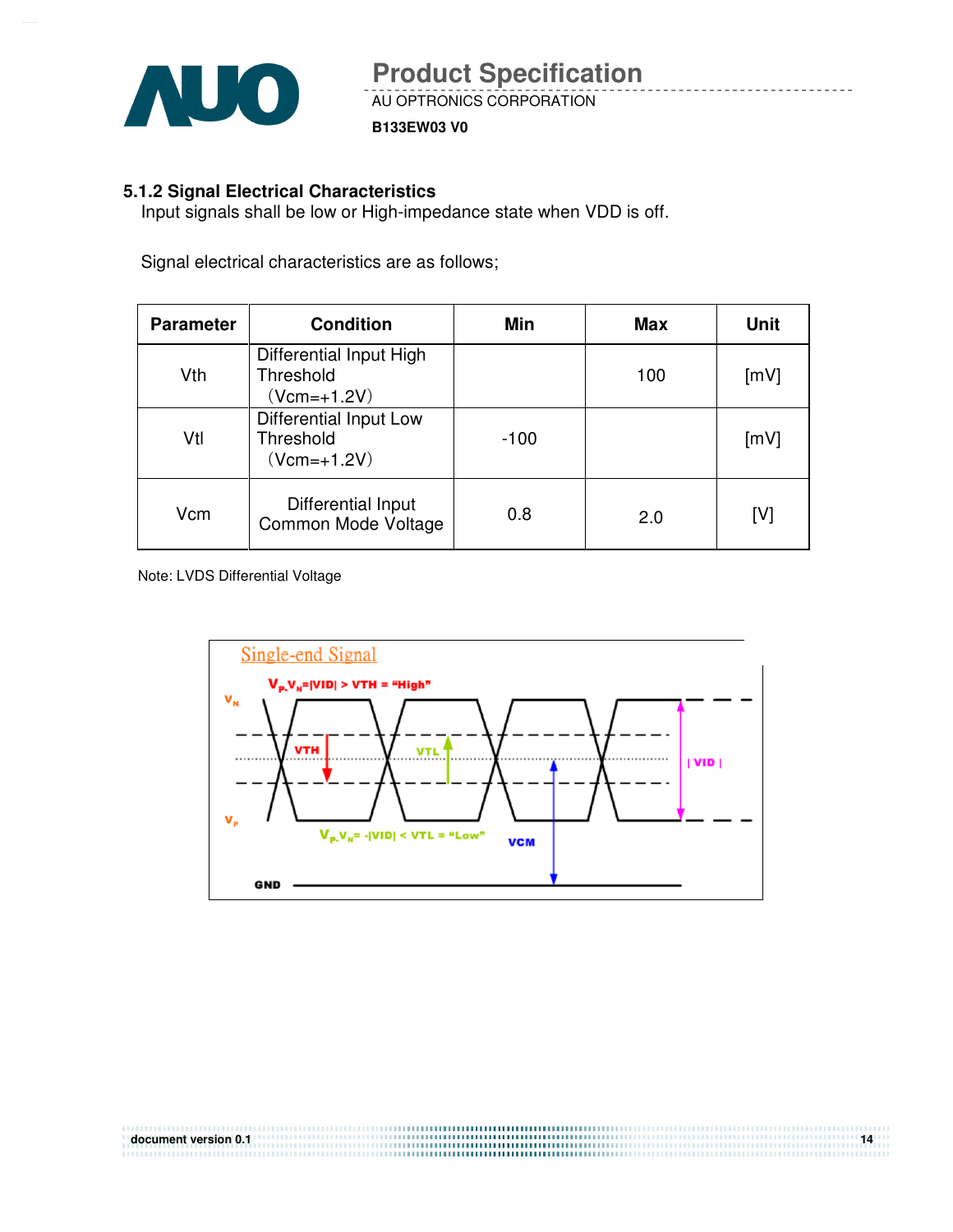

AU OPTRONICS CORPORATION **Product Specification** 

**B133EW03 V0**

# **5.2 Backlight Unit**

Parameter guideline for LED

| <b>Parameter</b>                           | Min | Typ | <b>Max</b> | <b>Units</b>           | <b>Condition</b>                    |
|--------------------------------------------|-----|-----|------------|------------------------|-------------------------------------|
| <b>White Luminance</b><br>5 points average | 270 | 330 |            | $\lceil cd/m^2 \rceil$ | $(Ta=25^{\circ}C)$                  |
| LED current (ILED)                         |     | 16  |            | [mA]                   | (Ta=25 $^\circ\mathrm{C}$ )         |
|                                            |     |     |            |                        | Note 2                              |
| <b>LED Power consumption</b>               |     | 3.3 |            | [Watt]                 | $(Ta=25^{\circ}\text{C})$<br>Note 6 |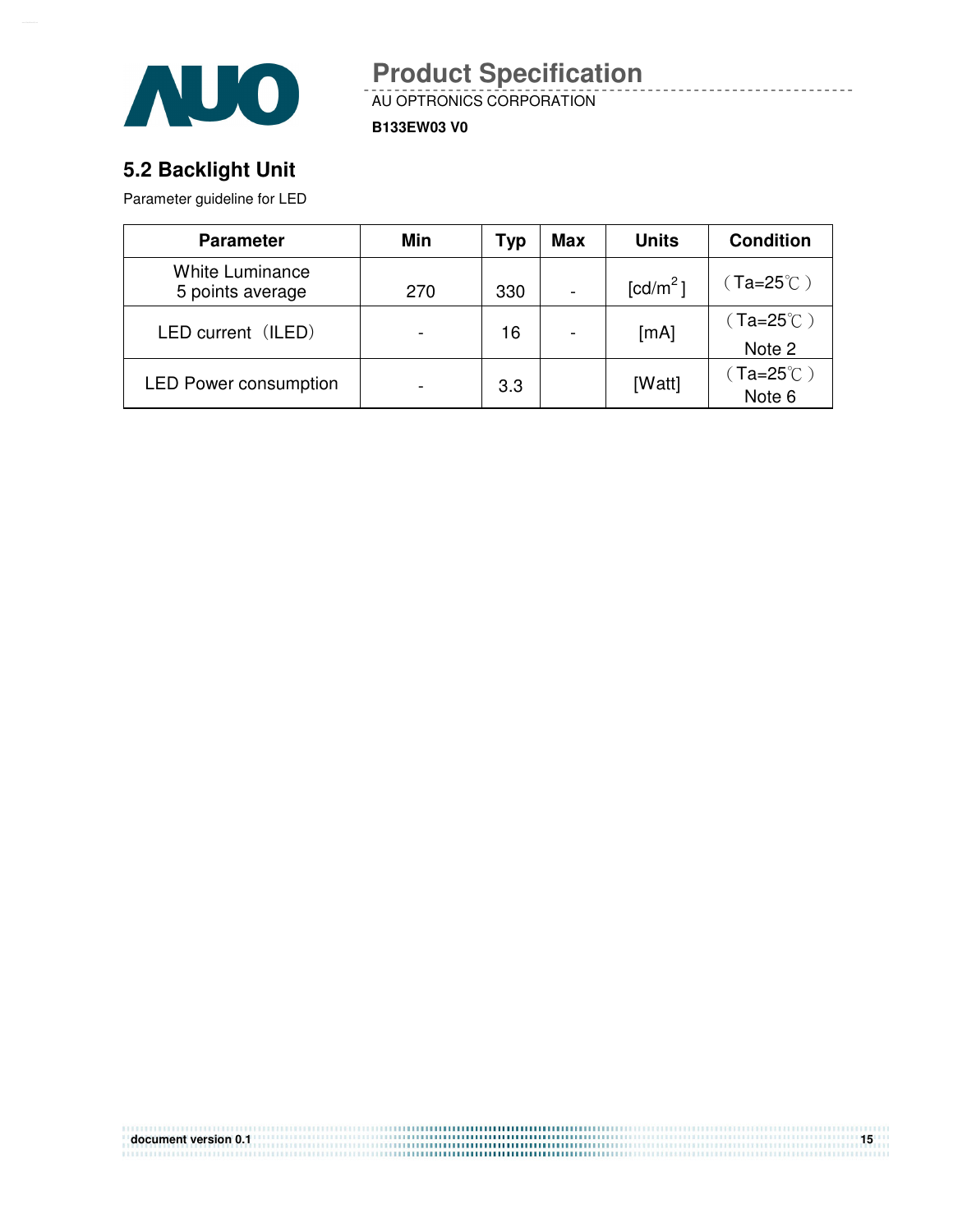

**B133EW03 V0**

# **6. Signal Characteristic**

# **6.1 Pixel Format Image**

Following figure shows the relationship of the input signals and LCD pixel format.



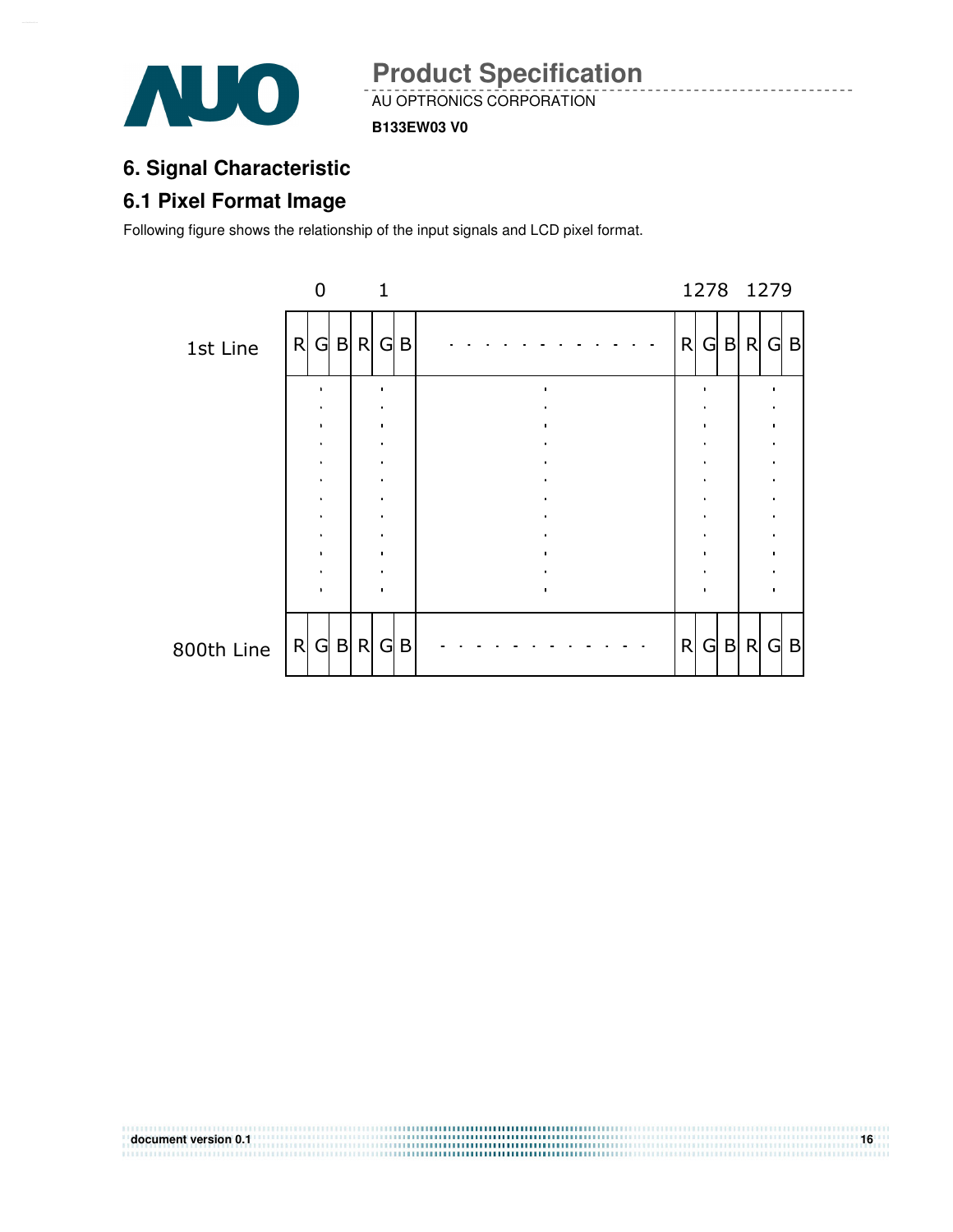

AU OPTRONICS CORPORATION

**B133EW03 V0**

## **6.2 The input data format**



| <b>Signal Name</b>                                 | <b>Description</b>                                                                                                                                      |                                                                                                                                                    |
|----------------------------------------------------|---------------------------------------------------------------------------------------------------------------------------------------------------------|----------------------------------------------------------------------------------------------------------------------------------------------------|
| $+$ R5<br>$+R4$                                    | Red Data 5<br>(MSB)<br>Red Data 4                                                                                                                       | Red-pixel Data<br>Each red pixel's brightness data consists of                                                                                     |
| $+R3$<br>$+R2$<br>$+R1$                            | Red Data 3<br>Red Data 2<br>Red Data 1                                                                                                                  | these 6 bits pixel data.                                                                                                                           |
| $+$ R <sub>0</sub>                                 | (LSB)<br>Red Data 0<br>Red-pixel Data                                                                                                                   |                                                                                                                                                    |
| $+G5$<br>$+G4$<br>$+G3$<br>$+G2$<br>$+G1$<br>$+G0$ | 5<br>Green<br>Data<br>(MSB)<br>Green Data 4<br>Green Data 3<br>Green Data 2<br>Green Data 1<br>(LSB)<br>Green Data 0<br>Green-pixel Data                | Green-pixel Data<br>Each green pixel's brightness data consists<br>of these 6 bits pixel data.                                                     |
| $+B5$<br>$+B4$<br>$+B3$<br>$+B2$<br>$+B1$<br>$+BO$ | (MSB)<br>Blue Data 5<br>Blue Data 4<br><b>Blue Data 3</b><br><b>Blue Data 2</b><br><b>Blue Data 1</b><br>(LSB)<br>Blue Data 0<br><b>Blue-pixel Data</b> | <b>Blue-pixel Data</b><br>Each blue pixel's brightness data consists of<br>these 6 bits pixel data.                                                |
| <b>RxCLKIN</b>                                     | Data Clock                                                                                                                                              | The signal is used to strobe the pixel data<br>and DE signals. All pixel data shall be valid<br>at the falling edge when the DE signal is<br>high. |
| <b>DE</b>                                          | <b>Display Timing</b>                                                                                                                                   | This signal is strobed at the falling edge of<br>RxCLKIN. When the signal is high, the pixel<br>data shall be valid to be displayed.               |
| VS                                                 | <b>Vertical Sync</b>                                                                                                                                    | The signal is synchronized to RxCLKIN.                                                                                                             |
| <b>HS</b>                                          | <b>Horizontal Sync</b>                                                                                                                                  | The signal is synchronized to RxCLKIN.                                                                                                             |

Note:Output signals from any system shall be low or High-impedance state when VDD is off.

**document version 0.1** 17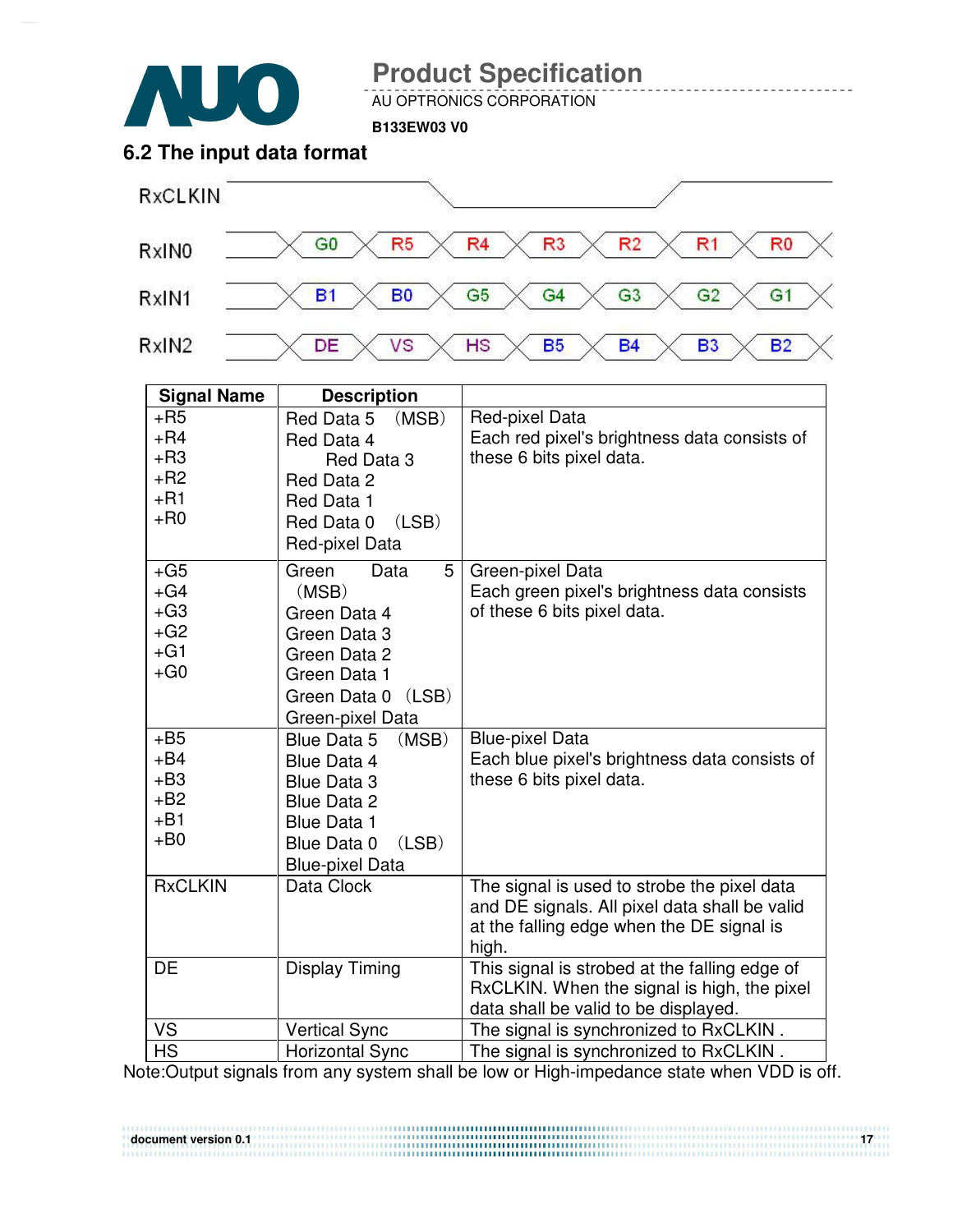

AU OPTRONICS CORPORATION

**B133EW03 V0**

**6.3 Signal Description/Pin Assignment** 

TBD

| document version 0.1 |  |
|----------------------|--|
|                      |  |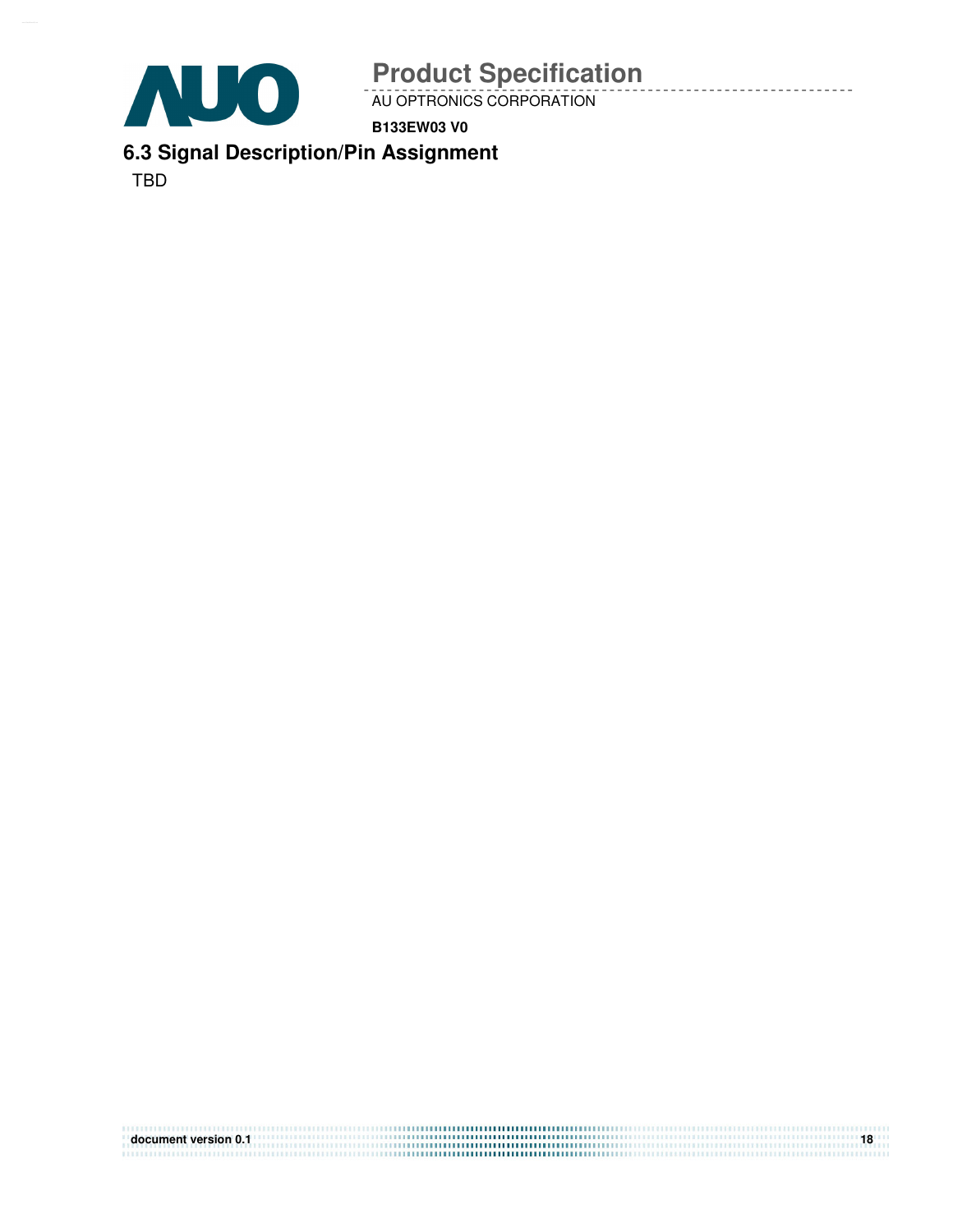

Note2: Input signals shall be low or High-impedance state when VDD is off. Internal circuit of LVDS inputs are as following.



The module uses a 100ohm resistor between positive and negative data lines of each receiver input

| document version 0.1 | 19 |
|----------------------|----|
|                      |    |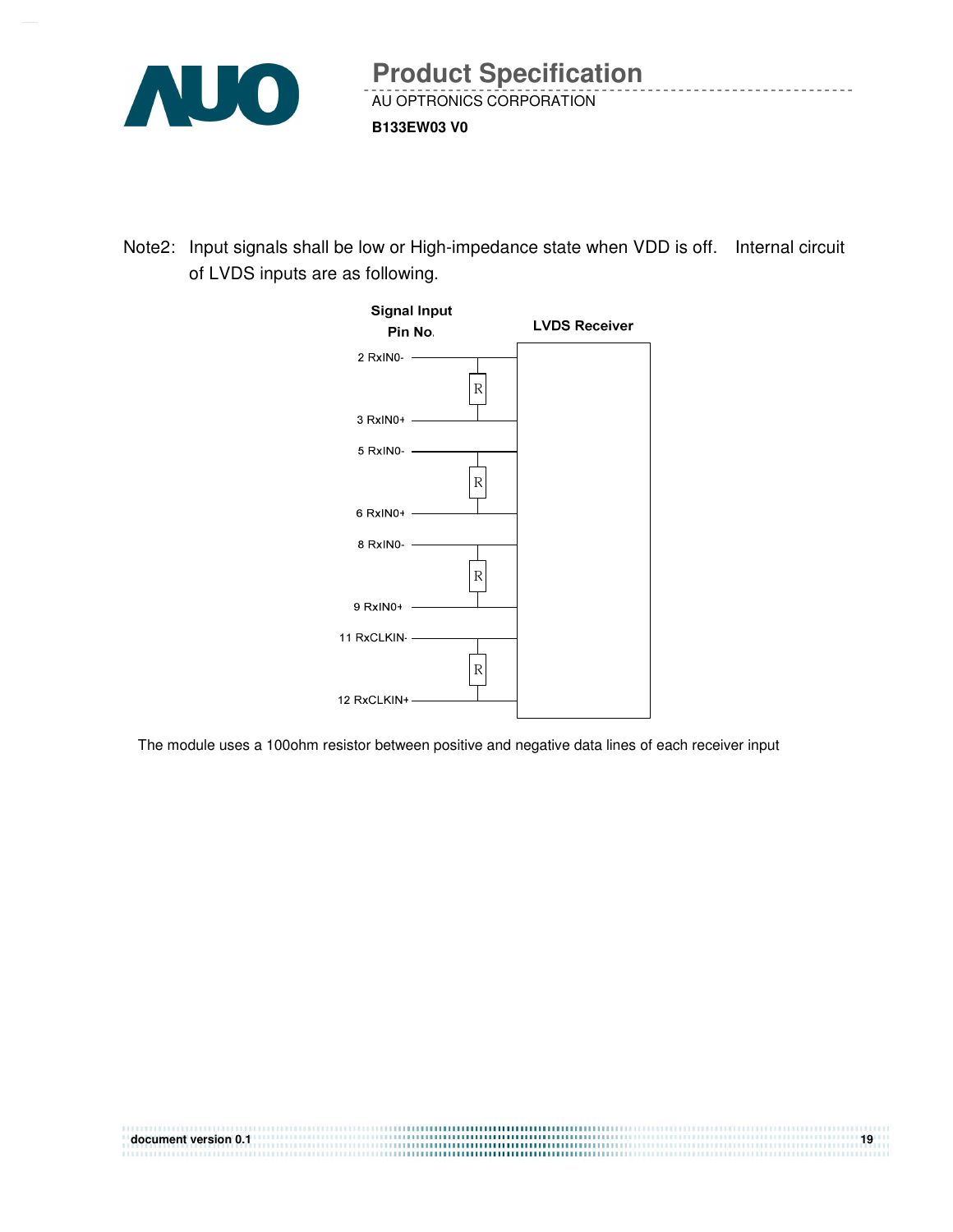

AU OPTRONICS CORPORATION

### **B133EW03 V0**

## **6.4 Interface Timing**

### **6.4.1 Timing Characteristics**

Basically, interface timings should match the 1280x800 /60Hz manufacturing guide line timing.

|                     | <b>Parameter</b> | Symbol                        | Min. | Typ. | Max.                     | <b>Unit</b>      |
|---------------------|------------------|-------------------------------|------|------|--------------------------|------------------|
| Frame Rate          |                  |                               |      | 60   | $\overline{\phantom{a}}$ | Hz               |
|                     | Clock frequency  | $1/\mathsf{T}_{\text{Clock}}$ |      | 71.1 |                          | <b>MHz</b>       |
|                     | Period           | $\mathsf{T}_\mathsf{V}$       | 803  | 823  | 1023                     |                  |
| Vertical<br>Section | Active           | T <sub>VD</sub>               | 800  | 800  | 800                      | $T_{Line}$       |
|                     | <b>Blanking</b>  | $\mathsf{T}_{\mathsf{VB}}$    | 3    | 23   | 223                      |                  |
|                     | Period           | Tн                            | 1303 | 1440 | 2047                     |                  |
| Horizontal          | Active           | T <sub>HD</sub>               | 1280 | 1280 | 1280                     | $T_{\sf{Clock}}$ |
| Section             | <b>Blanking</b>  | Т <sub>нв</sub>               | 23   | 160  | 767                      |                  |

SS: ±1.5% Note : DE mode only

### **6.4.2 Timing diagram**

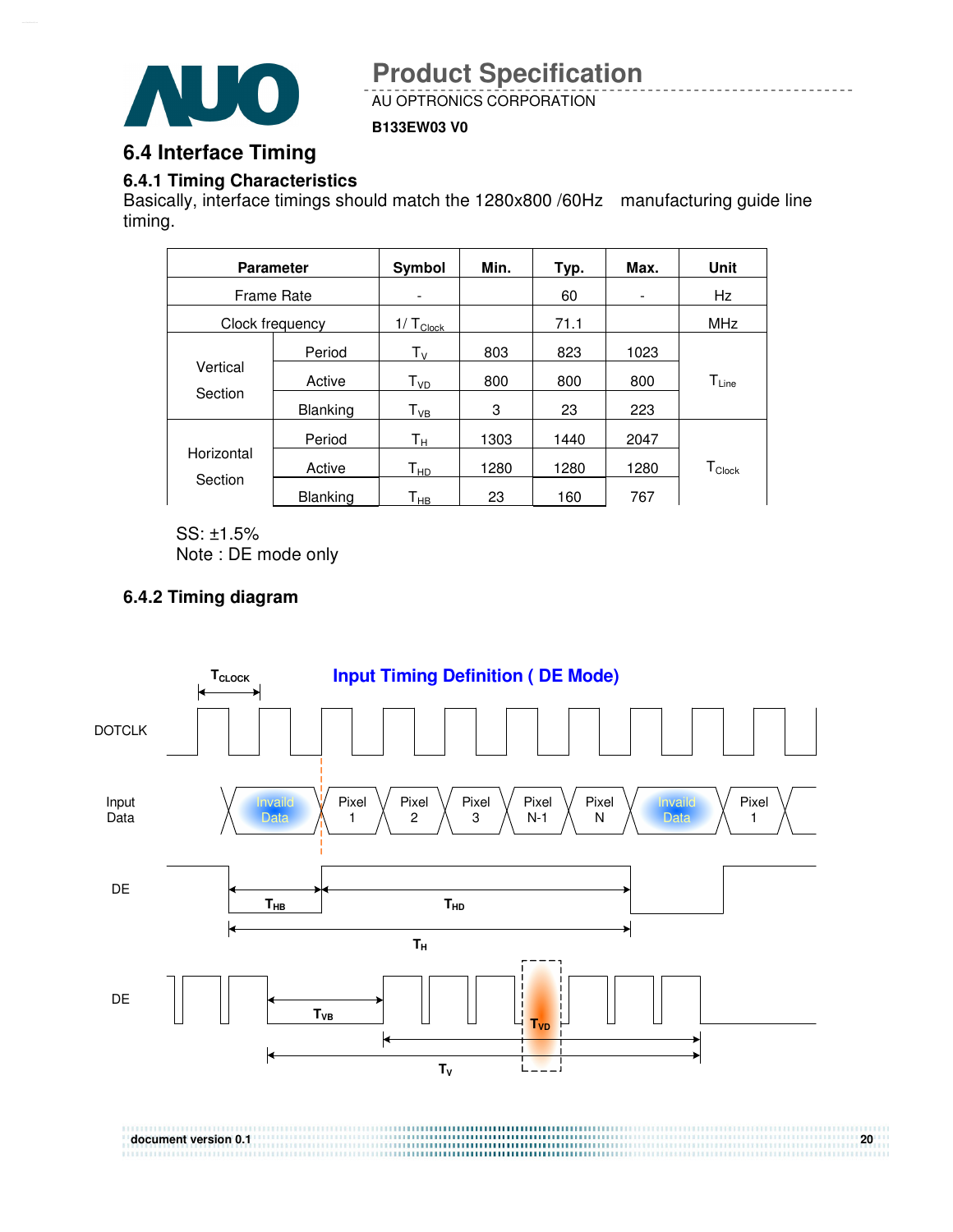

#### **B133EW03 V0**

### **6.5 Power ON/OFF Sequence**

VDD power and lamp on/off sequence is as follows. Interface signals are also shown in the chart. Signals from any system shall be Hi-Z state or low level when VDD is off.



**Power Sequence Timing** 

| <b>Parameter</b> | Min. | Typ. | Max. | <b>Units</b> |
|------------------|------|------|------|--------------|
| T1               | 0.5  |      | 10   | (ms)         |
| T <sub>2</sub>   | 0    |      | 50   | (ms)         |
| T <sub>3</sub>   | 0    |      | 50   | (ms)         |
| T <sub>4</sub>   | 400  |      |      | (ms)         |
| T <sub>5</sub>   | 200  |      |      | (ms)         |
| T <sub>6</sub>   | 200  |      |      | (ms)         |
| T7               |      |      | 10   | (ms)         |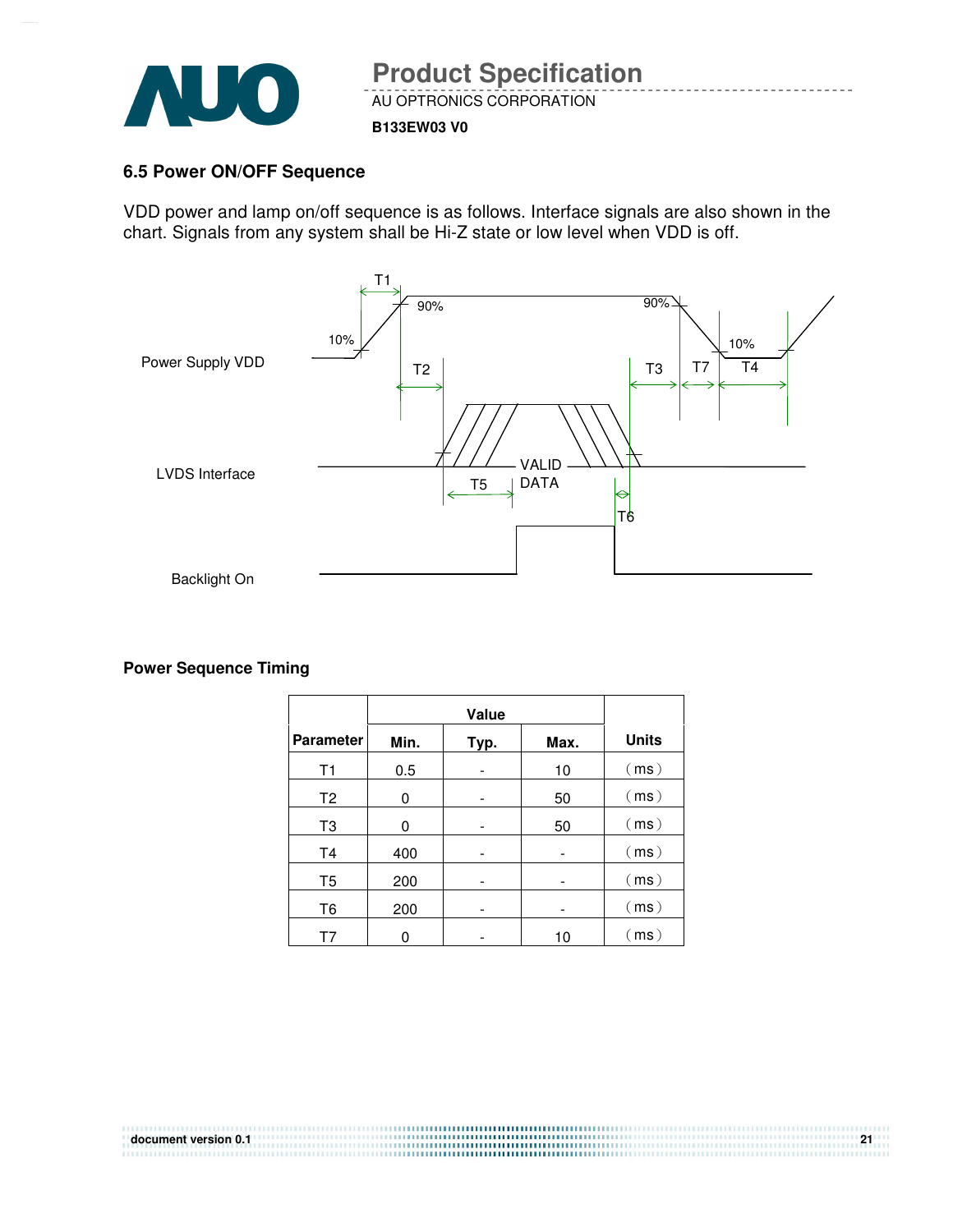

**B133EW03 V0**

# **7. Connector Description**

Physical interface is described as for the connector on module.

These connectors are capable of accommodating the following signals and will be following components.

# **7.1 TFT LCD Module**

| <b>Connector Name / Designation</b> | <b>For Signal Connector</b> |
|-------------------------------------|-----------------------------|
| Manufacturer                        | <b>IPEX</b>                 |
| Type / Part Number                  | 20347-330E-12               |
| Mating Connect/Part Number          | 20345-XX-XX                 |

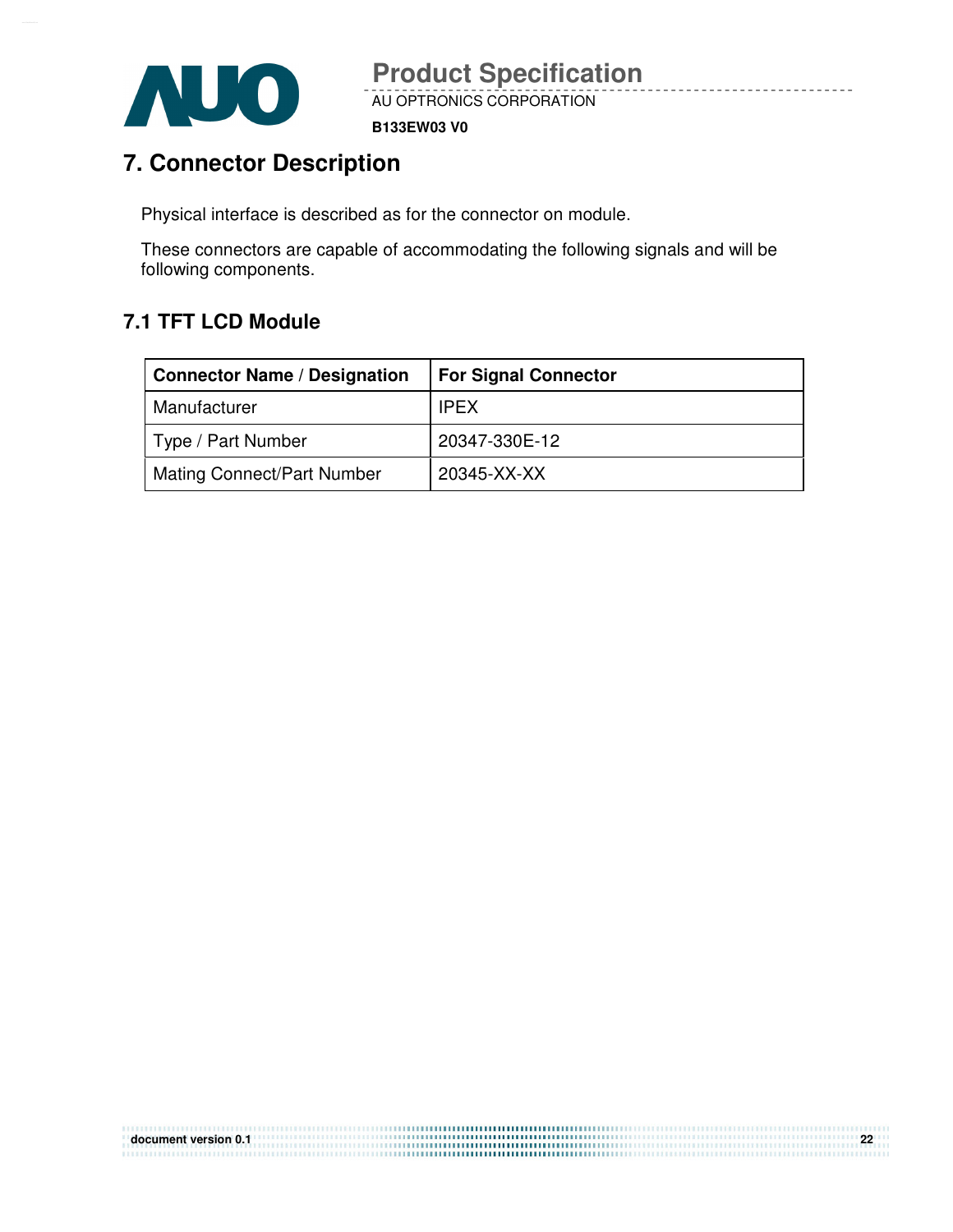

**document version 0.1 23**

AU OPTRONICS CORPORATION

**B133EW03 V0**

# **8. Vibration and Shock Test**

# **8.1 Vibration Test**

**Test Spec:** 

- **•** Test method: Non-Operation
- Acceleration: TBD
- **•** Frequency: TBD
- Sweep: TBD

### **8.2 Shock Test Spec:**

**Test Spec:** 

- **•** Test method: Non-Operation
- **Acceleration:** TBD
- Active time: TBD
- Pulse: TBD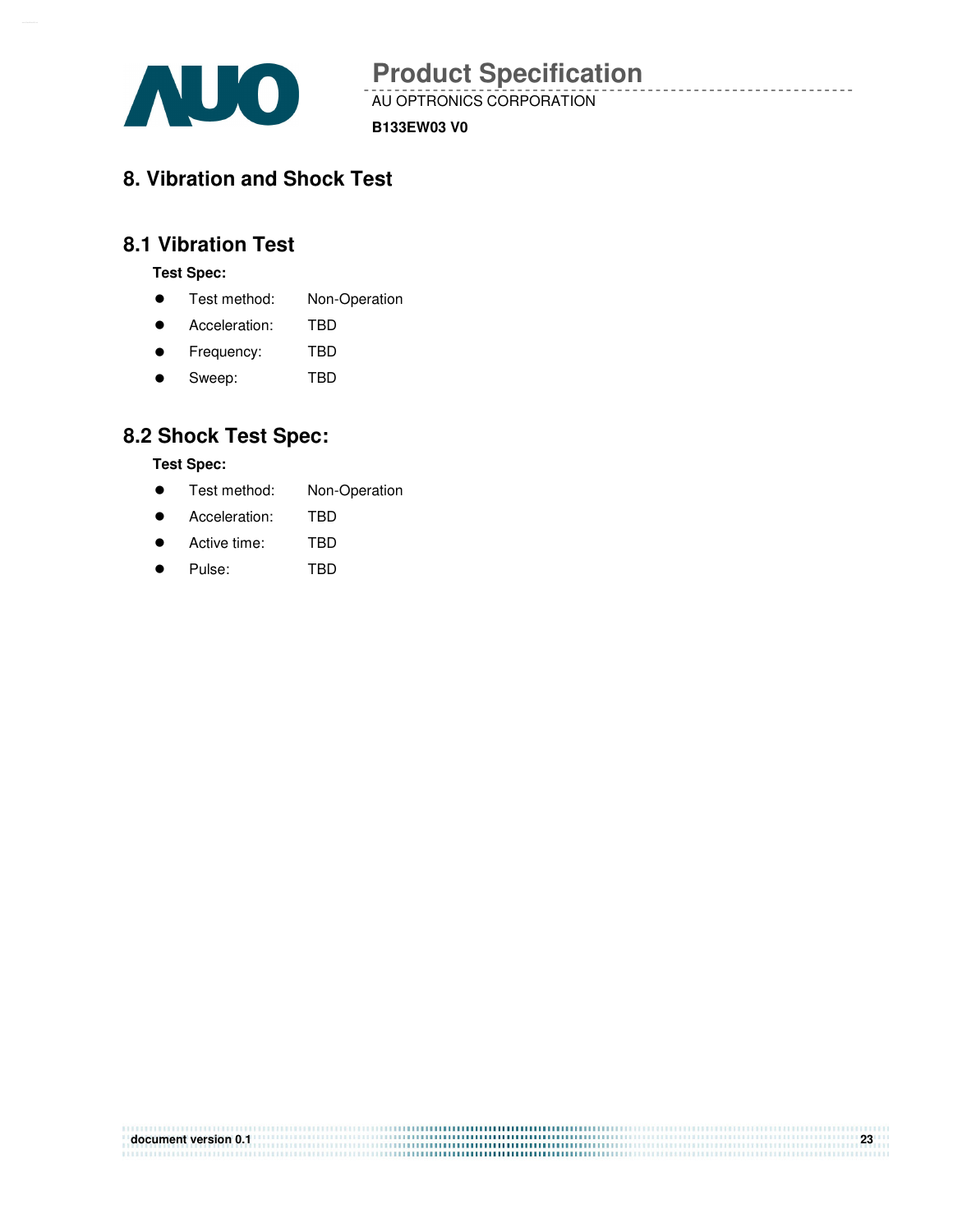

AU OPTRONICS CORPORATION

**B133EW03 V0**

# **9. Reliability**

| <b>Items</b>                             | <b>Required Condition</b>                      | <b>Note</b> |
|------------------------------------------|------------------------------------------------|-------------|
| Temperature<br>Humidity Bias             | 40℃/90%,48Hr                                   |             |
| High Temperature<br>Operation            | 50℃/20%,48Hr                                   |             |
| Low Temperature<br>Operation             | $0^{\circ}$ C,300Hr                            |             |
| On/Off Test                              | 25℃, ON/10 sec. OFF/10sec., 30,000 cycles      |             |
| Hot Storage                              | 60℃/20% RH ,48 hours                           |             |
| <b>Cold Storage</b>                      | -20℃/50% RH ,48 hours                          |             |
|                                          | Thermal Shock Test  -20℃/2hr, 60℃/2hr 12cycles |             |
| lShock Test<br>(Non-Operating)           | TBD                                            |             |
| <b>Vibration Test</b><br>(Non-Operating) | TBD                                            |             |
| <b>ESD</b>                               | TBD                                            | Note 1      |

Note1: According to EN61000-4-2 , ESD class B: Some performance degradation allowed. No data lost

. Self-recoverable. No hardware failures.

Note3: MTBF (Excluding the LED): 30,000 hours with a confidence level 90%

| document version 0.1 | 24 |
|----------------------|----|
|                      |    |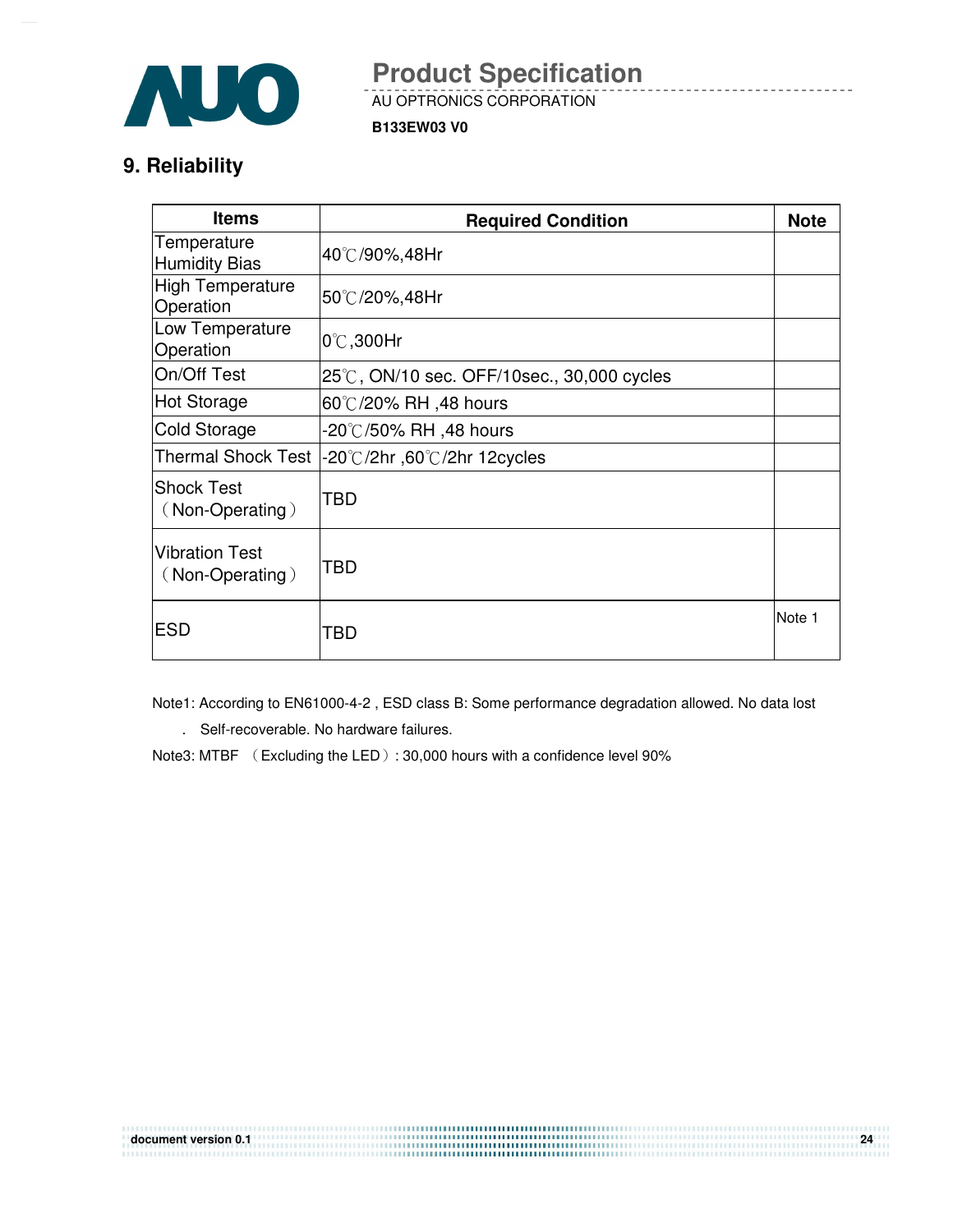

AU OPTRONICS CORPORATION

**B133EW03 V0**

# **10. Mechanical Characteristics**

# **10.1 LCM Outline Dimension**

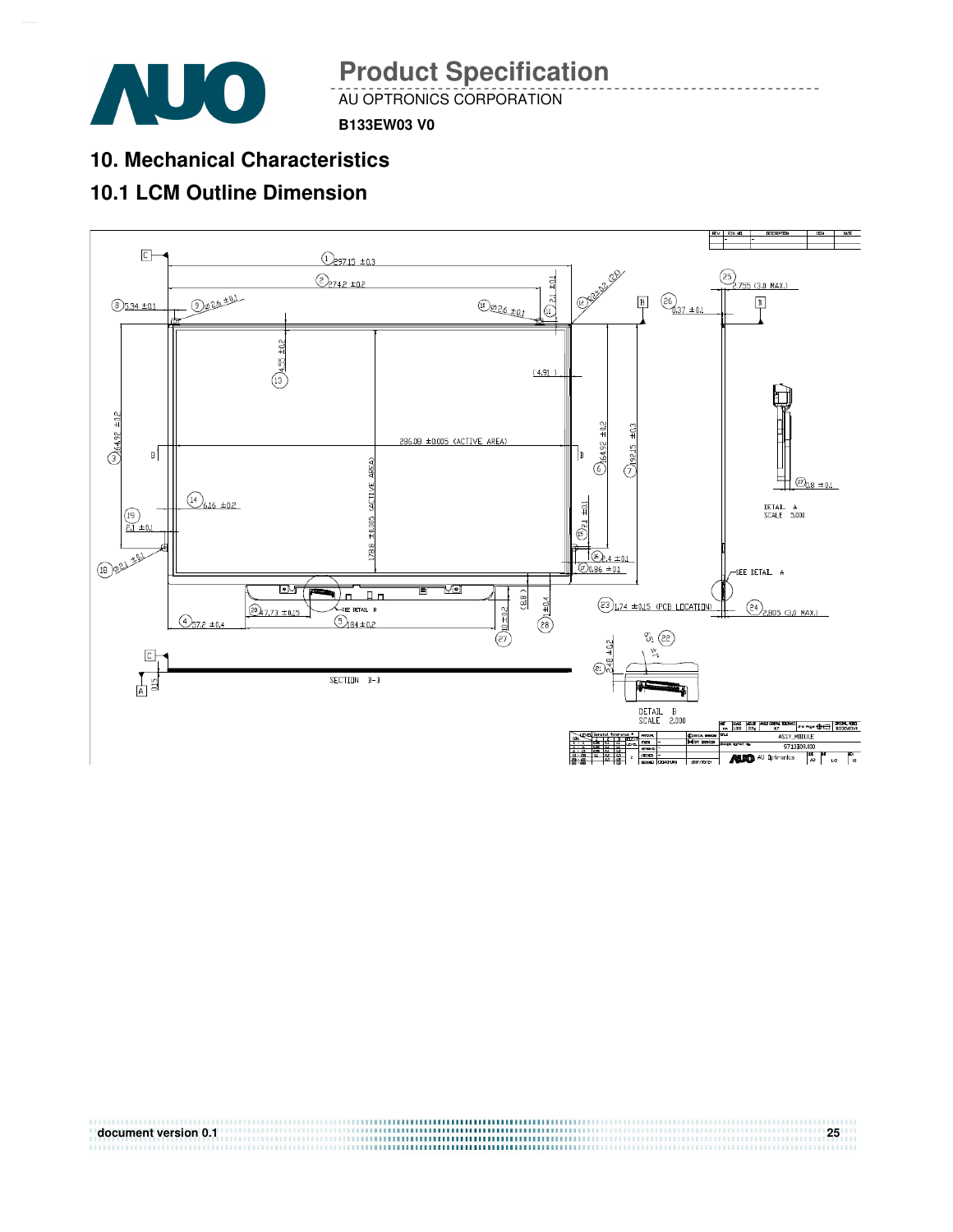

AU OPTRONICS CORPORATION

**B133EW03 V0**



| document version 0.1 | 26 |
|----------------------|----|
|                      |    |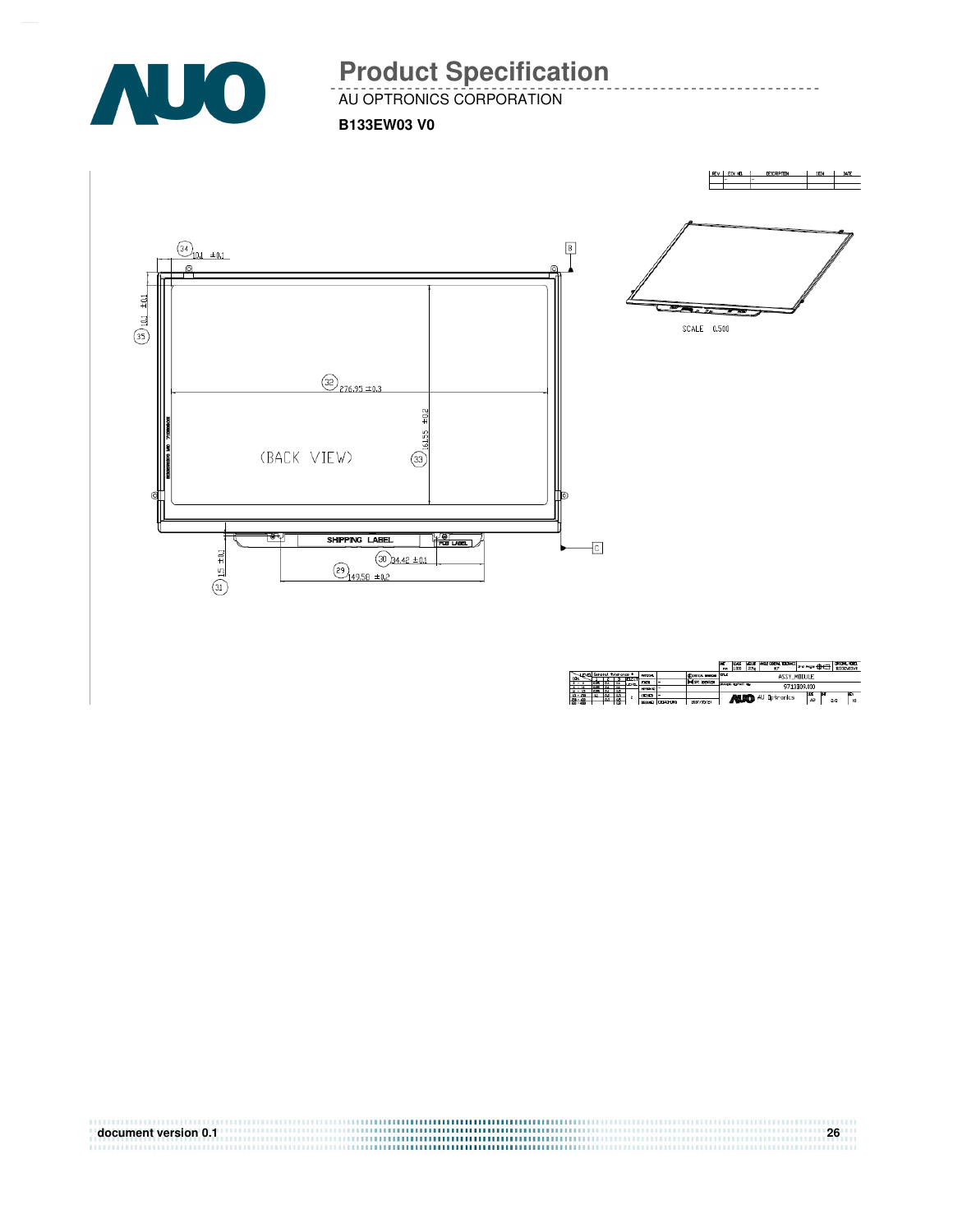

- **11. Shipping and Package**
- **11.1 Shipping Label Format**

TBD

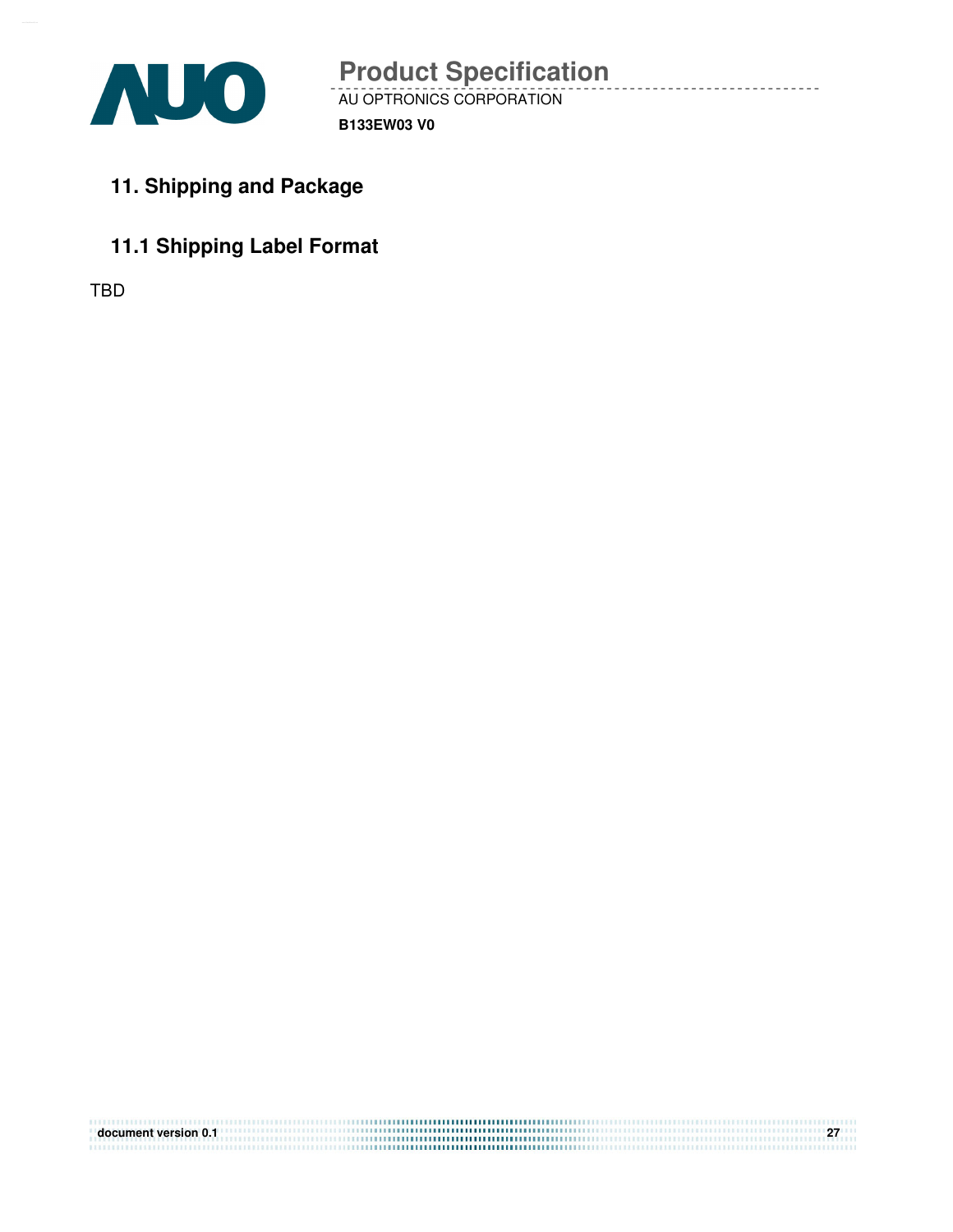

AU OPTRONICS CORPORATION **B133EW03 V0 Product Specification** 

# **11.2. Carton package**

Carton Label: 80mm \* 40mm